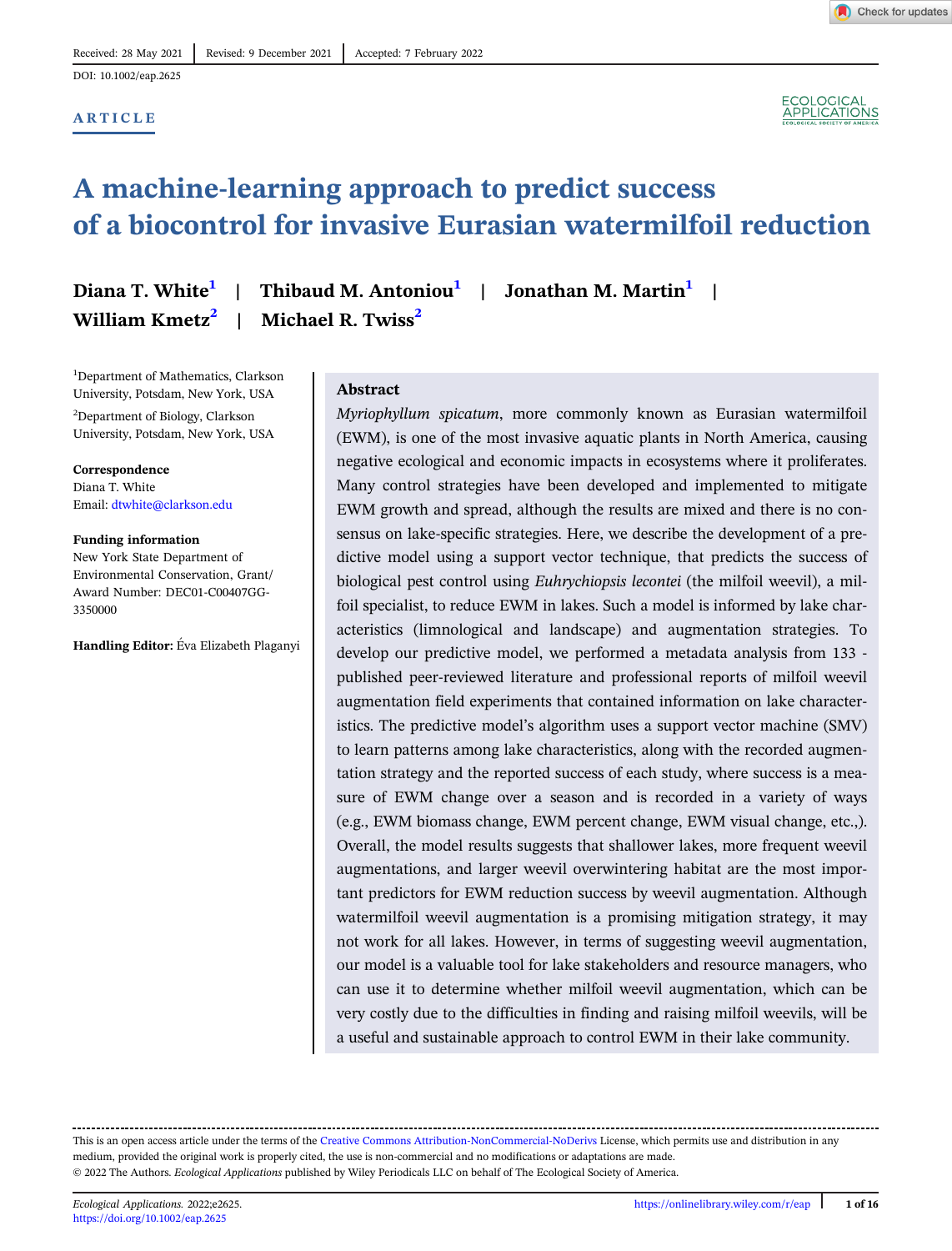#### KEYWORDS

biocontrol, Eurasian watermilfoil, machine learning, milfoil weevils, predictive modeling, support vector machine

# INTRODUCTION

# Eurasian watermilfoil as an aquatic invasive species and its control

One of the most widespread invasive aquatic plant species throughout North America is Myriophyllum spicatum, more commonly known as Eurasian watermilfoil (EWM) (Les & Mehrhoff, [1999](#page-15-0); Parsons et al., [2011;](#page-15-0) Smith & Barko, [1990\)](#page-15-0). EWM is one of the many invasive varieties of watermilfoils that are believed to have been introduced to North America in the 1940s, following purposeful introduction from Europe, Asia, and North Africa, with its first reliable record documented in 1942 (Les & Mehrhoff, [1999](#page-15-0)). EWM negatively impacts lake ecosystems (Les & Mehrhoff, [1999;](#page-15-0) Smith & Barko, [1990](#page-15-0)), causing reduction of dissolved oxygen, changes in water temperature (Caspers et al., [2009\)](#page-14-0), and the formation of dense monocultures that push out native aquatic plants (Smith & Barko, [1990](#page-15-0)). One of the most invasive qualities of this plant is its multiple modes of reproduction (Smith & Barko, [1990\)](#page-15-0). In addition to sexual reproduction and seed dispersal, vegetative reproduction in EWM occurs by the formation of new stems at the parent root mass, and by stem fragmentation (Martin & Valentine, [2014\)](#page-15-0). Stem fragmentation occurs when pieces of the parent plant break off and settle at the lake bottom where they take root and continue growth as a new plant clone. In addition to undesired ecological effects, EWM causes negative social impacts, decreasing the quantity and quality of recreational activities like boating, swimming, and fishing (Hussner et al., [2017](#page-14-0); Schultz & Dibble, [2012\)](#page-15-0), as well as economic losses due to increased cost of degraded shoreline land use values (Rockwell, [2003](#page-15-0)) and lake-front property devaluation (Olden & Tamayo, [2014\)](#page-15-0).

Much experimental and field work has been done to implement control strategies to mitigate invasive watermilfoil growth and spread (Coetzee et al., [2011;](#page-14-0) Creed & Sheldon, [1995](#page-14-0); Gross et al., [2020;](#page-14-0) Hussner et al., [2017;](#page-14-0) Laitala et al., [2012](#page-15-0); Marko & White, [2018\)](#page-15-0). Control strategies incorporate localized methods, such as hand harvesting and strategic placement of mats (Laitala et al., [2012\)](#page-15-0), as well as global (i.e., lake-wide strategies) that include mechanical harvesting (Gross et al., [2020](#page-14-0); Hussner et al., [2017](#page-14-0)), herbicidal treatment (Gross et al., [2020](#page-14-0); Hussner et al., [2017;](#page-14-0) Marko & White, [2018\)](#page-15-0), and the use of various biocontrols (McKnight & Hepp, [1995;](#page-15-0) Newman, [2004](#page-15-0)). Localized methods can be useful for small-scale removal but are costly

(in terms of time) and inefficient for large-scale removal. Global methods target invasive plants but can cause more harm to native plants than local methods, which can target just invasives. In addition, global methods can be very expensive in terms of physical cost, and herbicides may require additional permits depending on state (Wersal et al., [2010](#page-15-0)). Although some control methods have proved successful in certain lakes, many have not. Here, we address mitigation of EWM by offering insight into a sustainable control strategy using biocontrol with a native insect. This approach is sustainable in terms of being a cost- and laborefficient method that does not cause harm to the local environment.

The sustainable control strategy we analyze is the augmentation (addition of a native species) of an infested water body with the biocontrol insect, Euhrychiopsis lecontei, commonly known as the milfoil weevil (Newman, [2004](#page-15-0); Newman & Biesboer, [2000](#page-15-0); Reeves et al., [2008;](#page-15-0) Sheldon & Creed, [1995](#page-15-0)). These weevils are native to North America and are milfoil specialists, known to preferentially target EWM (as well as other invasive, hybrid, and native species of watermilfoil) without causing damage to native plants (Creed & Sheldon, [1995\)](#page-14-0). Some biocontrols can have adverse effects on native species, however previous field studies have shown that native aquatic plants are rarely used by the milfoil weevil for rearing and feeding and thus the milfoil weevil does not impact their growth (Sheldon & Creed, [1995](#page-15-0)). Adult milfoil weevils can fly, but generally remain submersed where they lay their eggs in beds of EWM and the larval instars burrow into EWM tissues (Newman, [2004\)](#page-15-0). In the winter, milfoil weevils overwinter in leaf debris until spring (Thorstenson et al., [2013](#page-15-0)). Hollowed-out EWM tissues reduce the plants fitness and reduces its buoyancy (Creed & Sheldon, [1993\)](#page-14-0), making colonization by fragmentation from weevil-impacted plants less of a concern. Milfoil weevils have been studied in the past as a biocontrol for EWM, where augmentation in the field has shown mixed results (Havel et al., [2017;](#page-14-0) Jester et al., [2000](#page-14-0)). In some experiments, augmentation of local weevil populations through control interventions have shown reduction in EWM biomass when augmentation targets existing stands of EWM (Creed & Sheldon, [1993,](#page-14-0) [1995](#page-14-0); Newman, [2004;](#page-15-0) Reeves et al., [2008](#page-15-0); Sheldon & Creed, [1995](#page-15-0)). However, other experiments have shown little to no change, and sometimes even increases in overall EWM biomass (Jester et al., [2000;](#page-14-0) Reeves et al., [2008](#page-15-0)). Most other biocontrols for EWM are either ineffective or detrimental, as in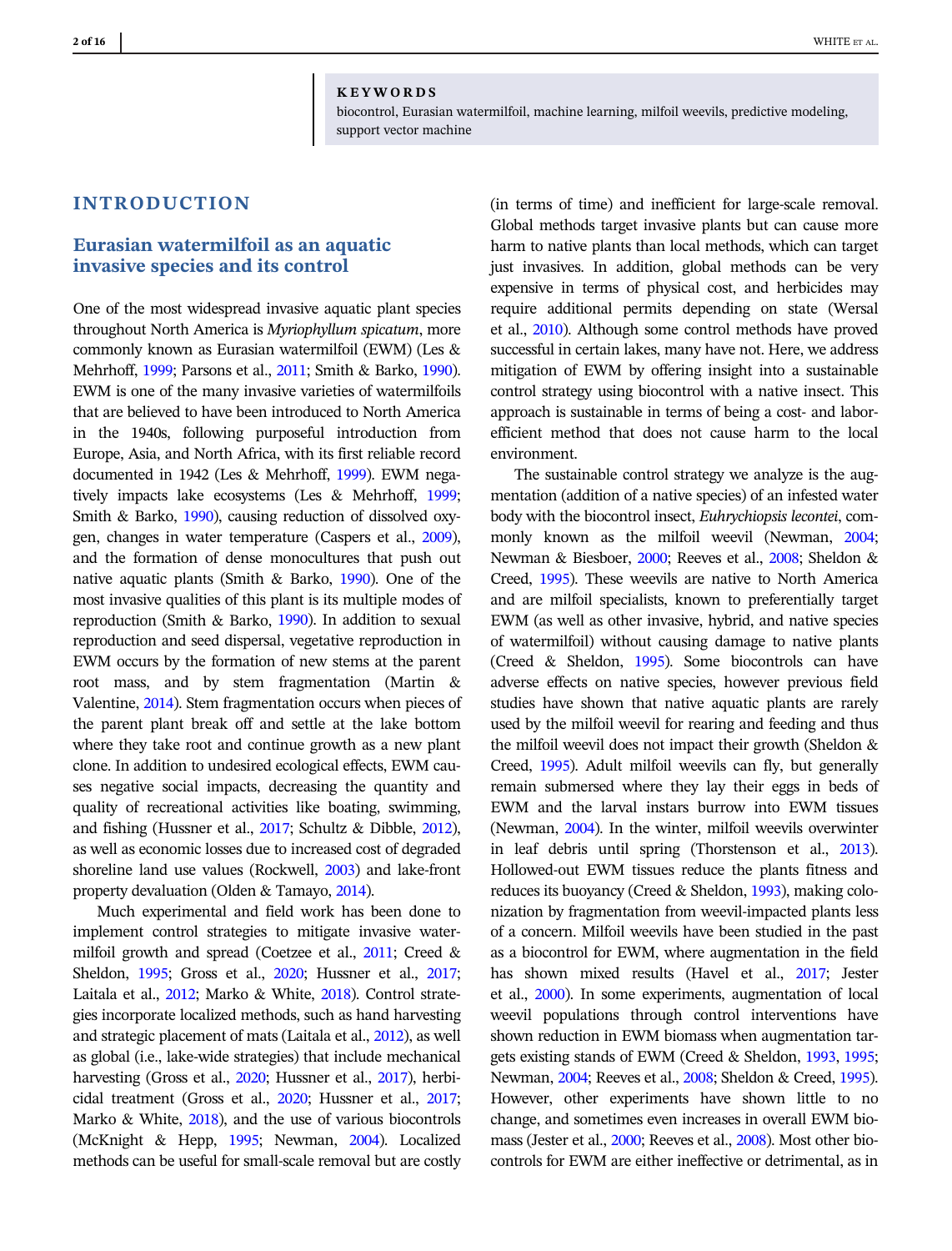the case of addition of Ctenopharyngodon idella (grass carp) (McKnight & Hepp, [1995\)](#page-15-0), applications of the fungus Mycoleptodiscus terrestris, or addition of the native aquatic midge Cricotopus myriophyll (McKnight & Hepp, [1995\)](#page-15-0). One limitation of milfoil weevil augmentation, and with augmentation in general, includes the fact that augmentation may need to be repeated (Michaud, [2018](#page-15-0)). For this reason, we provide details of riparian zone restoration in terms of restoration of milfoil weevil overwintering habitat (Thorstenson et al., [2013\)](#page-15-0), as an additional part of the augmentation strategy to ensure natural stabilization of milfoil weevil populations.

Previous mathematical models of aquatic macrophyte growth have been developed to study both seasonal (Herb & Stefan, [2003](#page-14-0); Miller et al., [2011\)](#page-15-0) and yearly plant growth (Best et al., [2001\)](#page-14-0). These predictive models are mechanistic in nature, taking into account how macrophytes are dependent on lake characteristics such as water clarity, available nutrients, water temperature, as well as the metabolic properties of the plant itself. Miller et al.'s model focuses on EWM growth, while also taking into account the effect of milfoil weevils on season biomass (Miller et al., [2011\)](#page-15-0). Other models take geospatial and field data into account (plant location and lake boundary), merging this with other model variables that characterize the growth characteristics of invasive macrophytes, like EWM (Buchan & Padilla, [2000;](#page-14-0) Olson et al., [2012](#page-15-0)). In addition to the above predictive models for growth and spread, other models have been developed to provide information on the likelihood of an invasive watermilfoil invasion, based on lake and plant characteristics. For example, in (Thum & Lennon, [2010](#page-15-0)), the authors perform a Principal Component Analysis (PCA) using a correlation matrix from 17 environmental variables to identify the major environmental gradients in lakes across a given test region to gain qualitative insight into environmental characteristics of lakes occupied by invasive watermilfoil. Here, we complete an analysis of the same light, in the sense that we build a model that provides details on the probability of success of EWM reduction by weevil augmentation.

To build our predictive model of EWM reduction by weevils, we first complete a metadata analysis of all milfoil weevil augmentation studies to date, to collect information on (1) lake characteristics important for EWM growth and weevil survival and (2) weevil augmentation strategies. We then use this metadata to run a machinelearning algorithm that finds connections and patterns among lake sites that were successful at EWM reduction and those that were not. First, we discuss the methods used in data collection, which incorporates the selection of model predictors (which we call features). Model features include data we believe important for determining

weevil success at EWM reduction and weevil survival, in addition to those related to EWM growth and spread. Model features also include the augmentation strategy employed, such as how many weevils are added and how often they are added. To build our machine-learning algorithm, a support vector machine (SVM), we train the model to data based on known outcomes of success (EWM reduction or increase) called our model target, where the target is recorded in a myriad of ways (e.g., measurements of biomass, records of percent change, or visual inspection). Second, we discuss the SVM construction, which is used to find the connections between our defined features and targets. We then test our model using data that is not incorporated in the training data set. In particular, we split the data into a training set (three-fourths of the data), and test set (onefourth of the data) randomly. This random splitting process is repeated 500 times until the model gives a relatively consistent/constant output for model accuracy (the final results of each run are averaged). Finally, we describe the results of our study, which indicates that our model can be 87% effective at predicting weevil success or failure in a given lake. Thus, any interested stakeholder who would want to consider weevils as a sustainable control strategy for their lake can implement our model and base their decision to augment a lake on the model prediction. In particular, decision making can be informed by determining the probability of success of a given augmentation strategy for a given lake.

# METHODS

# Metadata assembly: Literature search of peer-reviewed articles and contractor reports

The overall project goal was to predict whether an augmentation of the milfoil weevil would prove successful in controlling EWM in a given lake, given known characteristics of the lake and an augmentation strategy. As stated previously, the definition of success relies not only on how stakeholders define success, but also on lake-specific data that is publicly available. As we will show later in the results section, this second point more heavily guided us towards our definition of success. To run our machine-learning algorithm, we collected data for the set of features related to a lake's limnological and landscape characteristics, as well as the weevil augmentation strategy. The collection and sorting of this data are what we refer to as our metadata analysis. Such an analysis can be quite laborious since it requires the collection of data from a variety of sources,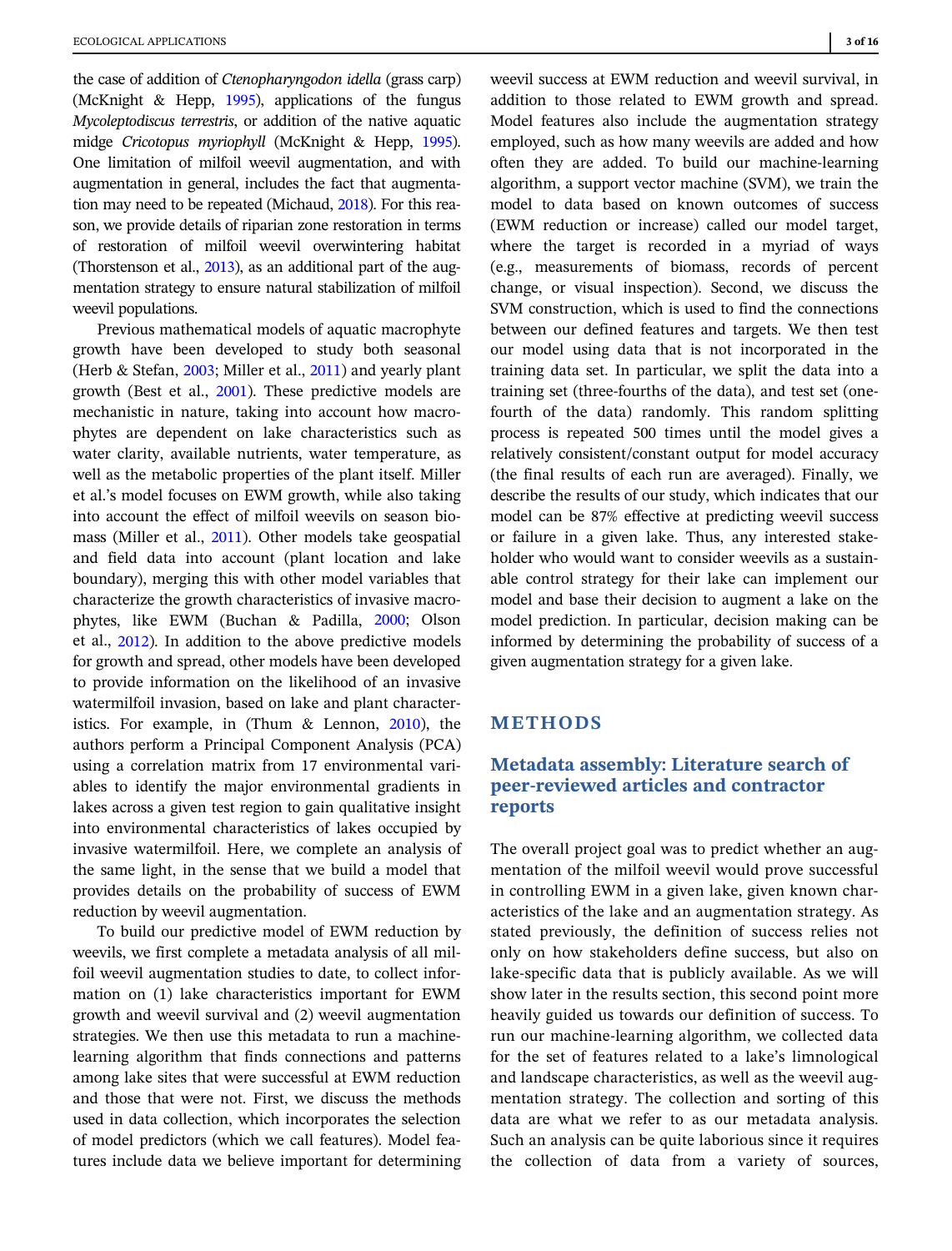<span id="page-3-0"></span>including peer-reviewed articles, technical reports from industry, along with reports from local lake associations. We included all papers and reports that indicated, at minimum, EWM changes and augmentation strategies, and we removed a handful of papers and reports where a large portion of data were missing. After obtaining an initial set of data, we found that the data collected were often reported differently between studies (e.g., certain data might have different units, or be collected at different times in the year, etc.,), and organizing this data in such a way that the features are consistent such that they can be incorporated into a predictive model can be tricky. In this section, we describe the collection of such data, citing sources as well as other tools and methods used to interpret and record information. We break the data up into two categories: augmentation features and lake characteristics, where lake characteristics correspond to limnological and landscape features. Limnological characteristics include information such as lake depth, chemical composition, and Secchi depth, and landscape features provide information on the shoreline (habitable shoreline for overwintering weevils), as well as latitude, and lake area.

Biological

The metadata analysis resulted in 133 cases of milfoil weevil augmentation (these data are summarized in part in Table 1; the complete table can be found in White, 2022). Within the 133 cases, 34 lakes throughout the United States and Canada were represented.

Augmentation features included the number of weevils added, as well as the augmentation treatment frequency (corresponding to the number of times weevils are stocked). The number of weevils added was reported in one of two ways: studies either recorded the absolute number of weevils added to a milfoil bed, or they recorded the ratio of weevils added to each EWM stem. The majority of studies (114 of the 133 cases) recorded absolute number of weevils added, so this measurement was used in the model. For the remaining 19 cases, we took the average value of weevils added from all other studies, which was 5036 weevils per lake, and used this value for the number of weevils added. As stated later in the results section, we test our model using (1) all data, which includes the averaged weevil data for the 19 missing cases, and (2) only data for which the absolute value of weevils was recorded. A second model feature describing the weevil augmentation process is the treatment

| <b>Study site</b>                           | Latitude | <b>Area</b><br>(ha) | Maximum<br>depth(m) | <b>Buffer</b><br>zone (km) | Phosphorus<br>$(\mu g/L)$                | Secchi<br>depth(m)    | <b>Treatment</b><br>frequency | Augmentation<br>(average no.<br>weevils) | success<br>$(Y=1,$<br>$N=0$ |
|---------------------------------------------|----------|---------------------|---------------------|----------------------------|------------------------------------------|-----------------------|-------------------------------|------------------------------------------|-----------------------------|
| Big Sand Lake (Jester<br>et al., 2000)      | 46.06    | 563.2               | 19.8                | 11.3                       | 19.0 <sup>a</sup>                        | 2.9 <sup>a</sup>      | $\mathbf{1}$                  | N/A                                      | $\mathbf{1}$                |
| Eagle Lake<br>(Jester et al., 2000)         | 42.70    | 208.0               | 3.6                 | 9.3                        | 19.0 <sup>a</sup>                        | 2.4                   | $\mathbf{1}$                  | N/A                                      | $\mathbf{1}$                |
| Lower Spring Lake<br>(Jester et al., 2000)  | 42.88    | 41.6                | 3.3                 | 2.2                        | 44.3 <sup>a</sup>                        | 1.3 <sup>a</sup>      | $\mathbf{1}$                  | N/A                                      | $\mathbf{1}$                |
| Whitewater Lake<br>(Jester et al., $2000$ ) | 42.76    | 256.0               | 11.6                | 5.8                        | 15.0 <sup>a</sup>                        | 1.3 <sup>a</sup>      | $\mathbf{1}$                  | N/A                                      | $\mathbf{0}$                |
| Nancy Lake (Jester<br>et al., 2000)         | 46.09    | 309.8               | 11.9                | 14.2                       | 14.6 <sup>a</sup>                        | 4.2 <sup>a</sup>      | $\mathbf{1}$                  | N/A                                      | $\bf{0}$                    |
| Pearl Lake (Jester<br>et al., 2000)         | 44.09    | 36.8                | 15.2                | 1.3                        | 12.3 <sup>a</sup>                        | 5.8 <sup>a</sup>      | $\mathbf{1}$                  | N/A                                      | $\mathbf{0}$                |
| Beaver Dam Lake<br>(Jester et al., $2000$ ) | 45.55    | 444.8               | 32.3                | 13.9                       | 9.9 <sup>a</sup>                         | 4.0 <sup>a</sup>      | $\mathbf{1}$                  | N/A                                      | $\bf{0}$                    |
| Cedar Lake<br>(Ward &<br>Newman, 2006)      | 44.96    | 68.0                | 16.0                | 2.7                        | 25.0 <sup>a</sup>                        | 2.8, 2.8,<br>2.5, 2.5 | 1, 1, 2, 2                    | N/A, N/A<br>NA, N/A                      | 1, 0, 0, 0                  |
| Little Bearskin (Havel<br>et al., 2017)     | 45.71    | 74.0                | 8.1                 | 3.7                        | 20.8, 66.4,<br>33.1, 20.8,<br>66.4,33.1  | 1.8                   | $\mathbf{1}$                  | 2157,0,0,<br>2719,0,0                    | 1, 0, 0, 1, 1               |
| Manson Lake (Havel<br>et al., 2017)         | 45.56    | 96.0                | 16.2                | 4.5                        | 11.0, 12.6,<br>14.7, 11.0,<br>12.6, 14.7 | 4.8 <sup>a</sup>      | $\mathbf{1}$                  | 3013, 0, 0,<br>2912, 0, 0                | 0, 0, 0, 0, 0, 1            |

TABLE 1 Table of model features and targets for 13/133 studies (full table provided in White, [2022\)](#page-15-0)

Note: Metadata analysis for 13/133 studies. Full table of metadata analysis shared here. Information for model target (biological success  $0 = \text{failure}$ , 1 = success) and the eight most highly ranked model features, Lake location (name and latitude), area, maximum depth, buffer zone (measure of shoreline suitable for weevil overwintering), phosphorus (P), Secchi depth, augmentation strategy (number of weevils added), and treatment frequency.

<sup>a</sup>Corresponds to estimate values. Where N/A reported, average weevil number 5036 used.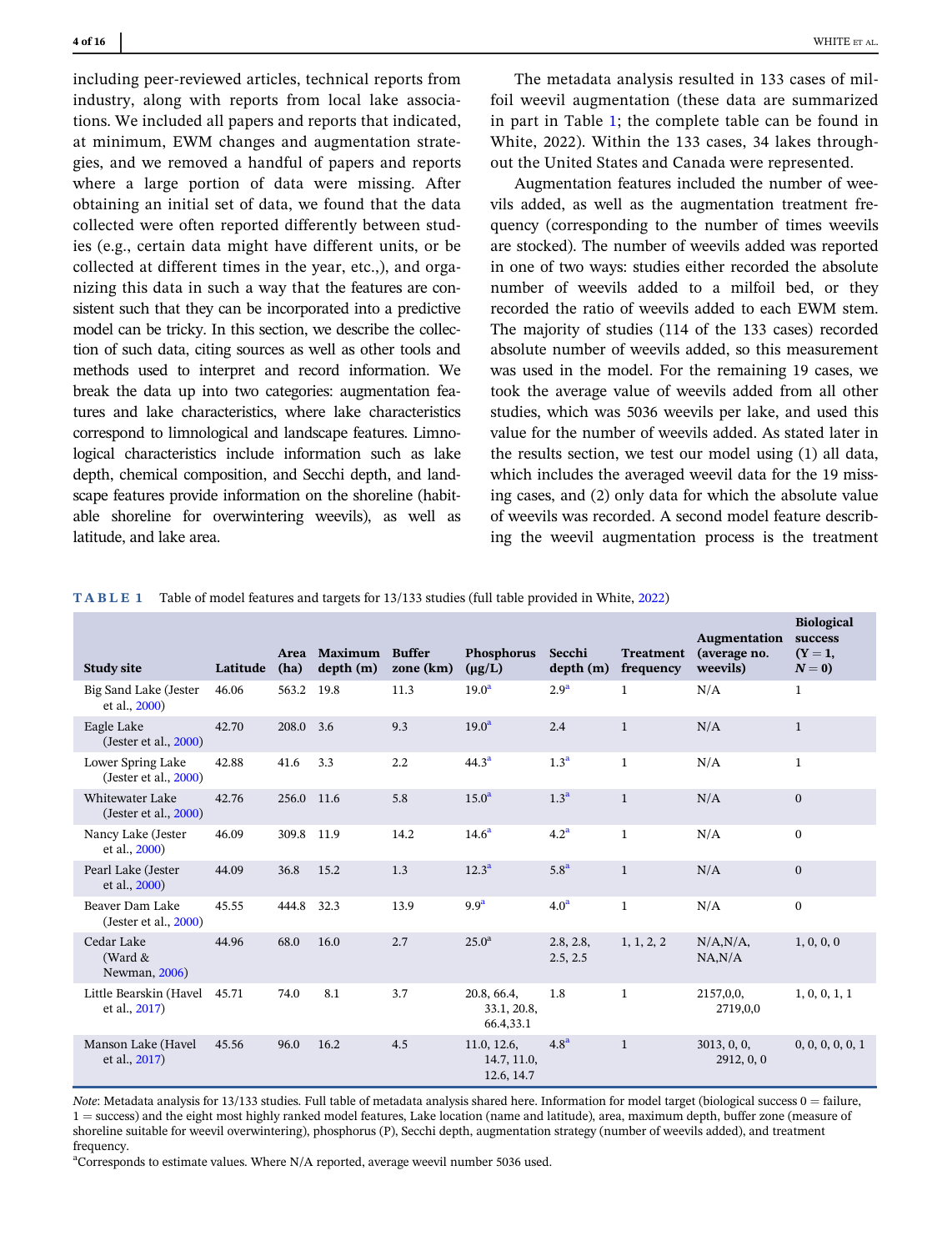frequency, defined as the number of times an EWM patch had been augmented. The number of weevils added and the treatment frequency for each of the 133 cases examined are summarized in Table [1.](#page-3-0)

Limnological features include the lake's maximum depth, as well as the features phosphorus and Secchi depth. Lake depth is an important feature, since deeper lakes inhibit plant growth as light availability decreases exponentially with depth. The maximum depth was recorded for each body of water when available. In two bays, the maximum depth was not recorded, and was estimated by using contour maps of lake depth. Specifically, the depth was calculated by averaging the greatest contour depth with the contour line adjacent to it.

The features phosphorus and Secchi depth were also included in our study and provide measures as to how habitable a lake is for EWM growth. Phosphorus (concentrations are listed as  $\mu$ g/L) is generally the primary limiting nutrient in most freshwaters (Cao et al., [2012\)](#page-14-0). In general, phosphorus concentrations fluctuate greatly among bodies of water, and result in ranges of aquatic macrophyte and phytoplankton proliferation. Secchi depth is a simple and reliable method to measure the amount of light penetrating to a certain depth in a lake due to both water color and turbidity and is measured by placing a Secchi disk in the water and recording the depth (in m) that the disk is no longer visible. In most reports examined, Secchi depths were recorded in varying years, at varying times throughout the growing season, and sometimes not the same year as the augmentation study. In addition, these measurements were often recorded in multiple locations throughout the body of water. Whenever data was available for phosphorus and Secchi depth at multiple locations, averages were taken. If data for phosphorus concentrations or Secchi depth were missing in a particular study, then all available data (data for every study) for phosphorus and Secchi depth were averaged, and our model was run using (1) all data (including averages used for missing data), and (2) only the data where the values for phosphorus and Secchi depth were known. When all data sets with missing phosphorus, Secchi depth, and weevil numbers were removed from the model, the resulting model included a total of  $n = 54$  studies. Thus, we ran our model with all 133 data sets, and with 54 data sets (the first data set we refer to as "All augments" and the second we refer to as "All augments<sup>a</sup>"). In future work, if more augmentation studies are reported, we will develop a model that works to fill in missing data using more comprehensive missing data schemes (Little & Rubin, [2002](#page-15-0)).

Landscape features that describe the terrain surrounding a lake were calculated using the distance drawing tool on satellite images in Google maps. Landscape features correspond to total shore length, buffer zone length, and lake surface area, where the buffer zone is defined as the perimeter of habitable land for milfoil weevils to overwinter. A buffer zone is terrestrial terrain that contains duff (decaying leaf litter and debris), typically found below shrubs and forest that affords shelter for over-wintering weevils and is 3–5 m in breadth (Thorstenson et al., [2013\)](#page-15-0). Finally, lake surface area was collected from lake association databases, and when surface area could not be found from such databases, it was determined using the draw tool in Google Maps.

The final data collected from each study is the change in EWM, which we use to define the model's target of success. As stated previously, due to recorded data coming from different sources, not all EWM changes were recorded in a similar way. In particular, some reports included information on percent decreases and increases, while others gave absolute changes. In addition, most studies simply indicated if there is an increase or decrease in EWM. Therefore, when trying to determine connections between our model features and target, we tested our model using several different definitions of success, where each definition is based on how the change in EWM was recorded. These definitions resulted in five different variables for target success, where the first target included all augmentation studies, and included the qualitative statement of either EWM increase (failure) or decrease (success) ( $n = 133$ , between 34 lakes that included averaged data, and  $n = 54$  when average data were removed). The final four targets used quantitative definitions of success and included EWM stem density measured as stems/m<sup>2</sup> ( $n = 47$ , among 11 lakes), EWM biomass change measured in  $g/m^2$  ( $n = 44$ , among nine lakes), EWM percent change in mass from the beginning to the end of a given growing season ( $n = 95$ , among 30 lakes), and relative abundance of EWM change ( $n = 50$ , between 11 lakes). Relative abundance records the change in the percent difference of EWM as compared to native plants, within a  $1-m^2$  region. Here, both EWM and native plant density were measured in  $g/m^2$ . Since native plant density was typically only recorded at the beginning of a study, we made a simplifying assumption that native plant density would not change by the end of the study (i.e., change was based only on EWM change).

# Building a machine-learning algorithm of milfoil weevil success based on weevil augmentation studies

Here we describe the methods used to predict the success of milfoil weevil augmentation at reducing EWM within a given lake. The overall goal of this modeling approach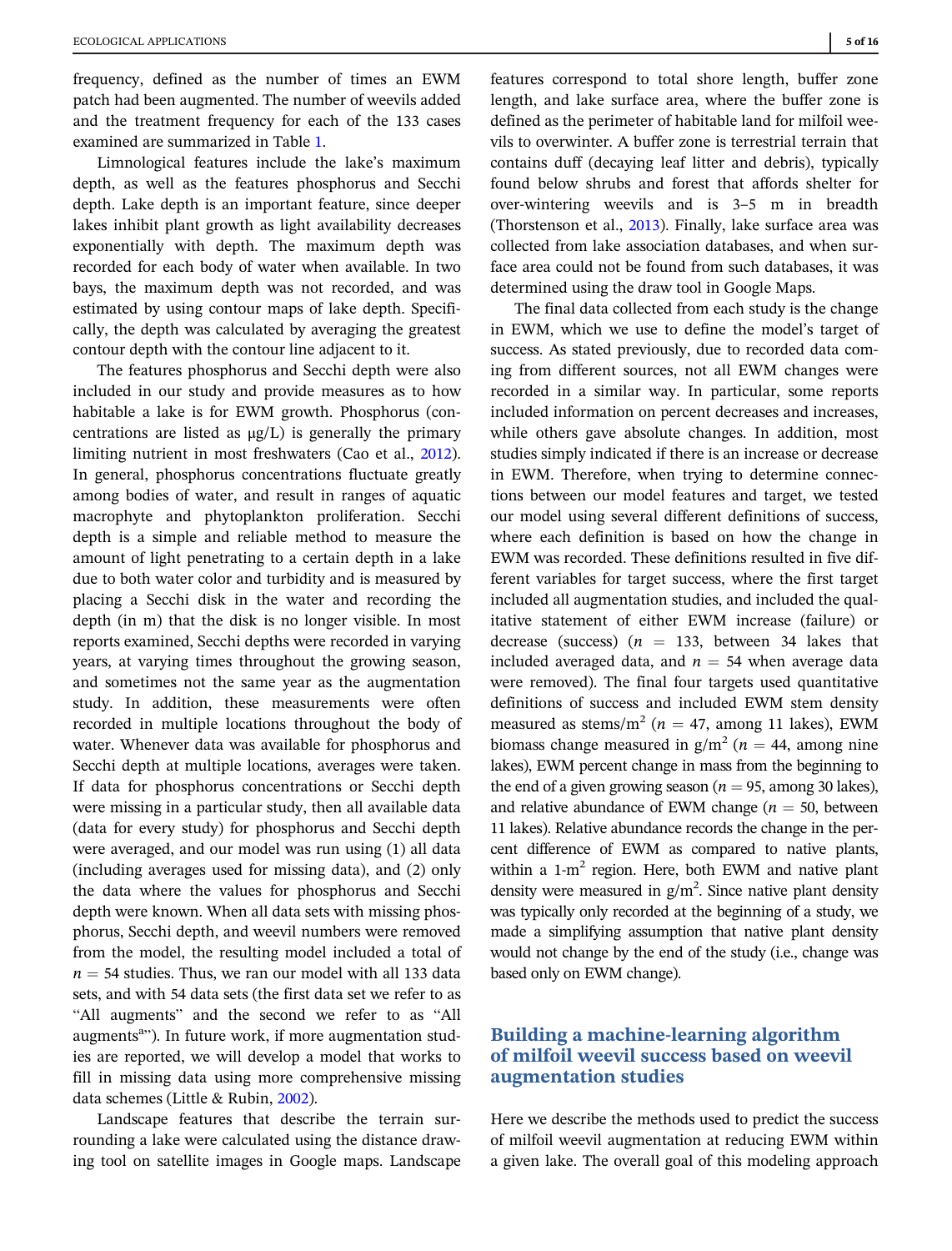is to provide a tool for stakeholders to predict whether weevils can be a successful control method to reduce EWM within a given water body, and if so, to describe an appropriate weevil augmentation strategy. First, we describe the machine-learning algorithm by outlining the details for how we train and validate the model. In addition, we describe the algorithm used to run our model, which uses a SVM to classify weevil augmentation studies as either success or failure.

Our model uses a supervised learning approach to predict our target, based on a set of input features. We implement a classification model, where our target takes on one of two values, success or failure, and the model features include a list of each lake's limnological and landscape characteristics, as well as the weevil augmentation strategy (i.e., the number of weevils added and the frequency of additions in a single season). The model learns (from the training sets) which combinations of lake characteristics and augmentation strategies are likely to correspond to a successful biocontrol program. The model can then use these patterns, by inputting characteristics of new lakes, to predict the success or failure of a biocontrol program for a given augmentation strategy. See Figure 1 for a description of the models utility in developing such future biocontrol programs.



FIGURE 1 A schematic of the models use in future biocontrol programs. Once we have trained, tested, and validated our model, we can input feature sets, including a variety of augmentation strategies, to determine weevil efficacy of Eurasian watermilfoil reduction (with some probability of success)

# The SVM algorithm

We use an SVM to classify milfoil weevil augmentation experiments as either success or failure (Géron, [2017\)](#page-14-0). SVMs are predictive algorithms that are based on statistical learning frameworks, and work to assign a classification (here our classes are the target's success or failure) to a given input feature set (a group of features with their values). To make predictions, the SVM is first trained with example feature sets with known classifications, by mapping training examples to points in feature space that maximize the distance between groups of points with different classifications (our two target sets of success or failure). Typically, a hyperplane defines a separating plane between these two target sets, where an additional margin (a gap around the hyperplane), called support vectors, exists between the two target sets. The margin can be manipulated and made smaller or larger, so as to best separate these two target sets. To determine the type of hyperplane used to separate the data, a kernel is selected, where each kernel defines (roughly) the shape of the plane that will separate the target sets. Different kernels include linear kernels, polynomial kernels, and radial basis functions RBF (Géron, [2017](#page-14-0)). For example, the degree/ order of a polynomial is selected when using polynomials to define the hyperplane for the SVM. As an example, a linear SVM, which is an order 1 polynomial, uses linear functions to separate target sets. If we only consider two features, for example the number of weevil augmentations and latitude, the separating hyperplane can be a line. Figure 2 describes two variations of this example, where the hyperplane/line is illustrated by the thick black line, and the margin (the support vectors) are described by the dashed black lines. In many cases, a low degree polynomial, such as a line,



FIGURE 2 An example of a two-feature linear support vector machine (SVM) describing hyperplane (line) that best separates success and failure. Left image  $C = 1$ ; right image  $C = 1000$ . The dashed lines are the support vectors that the model attempts to separate the data with. The SVM with  $C = 1$  has a larger margin of separation compared to  $C = 1000$ . Data is scaled between  $-1$  and 1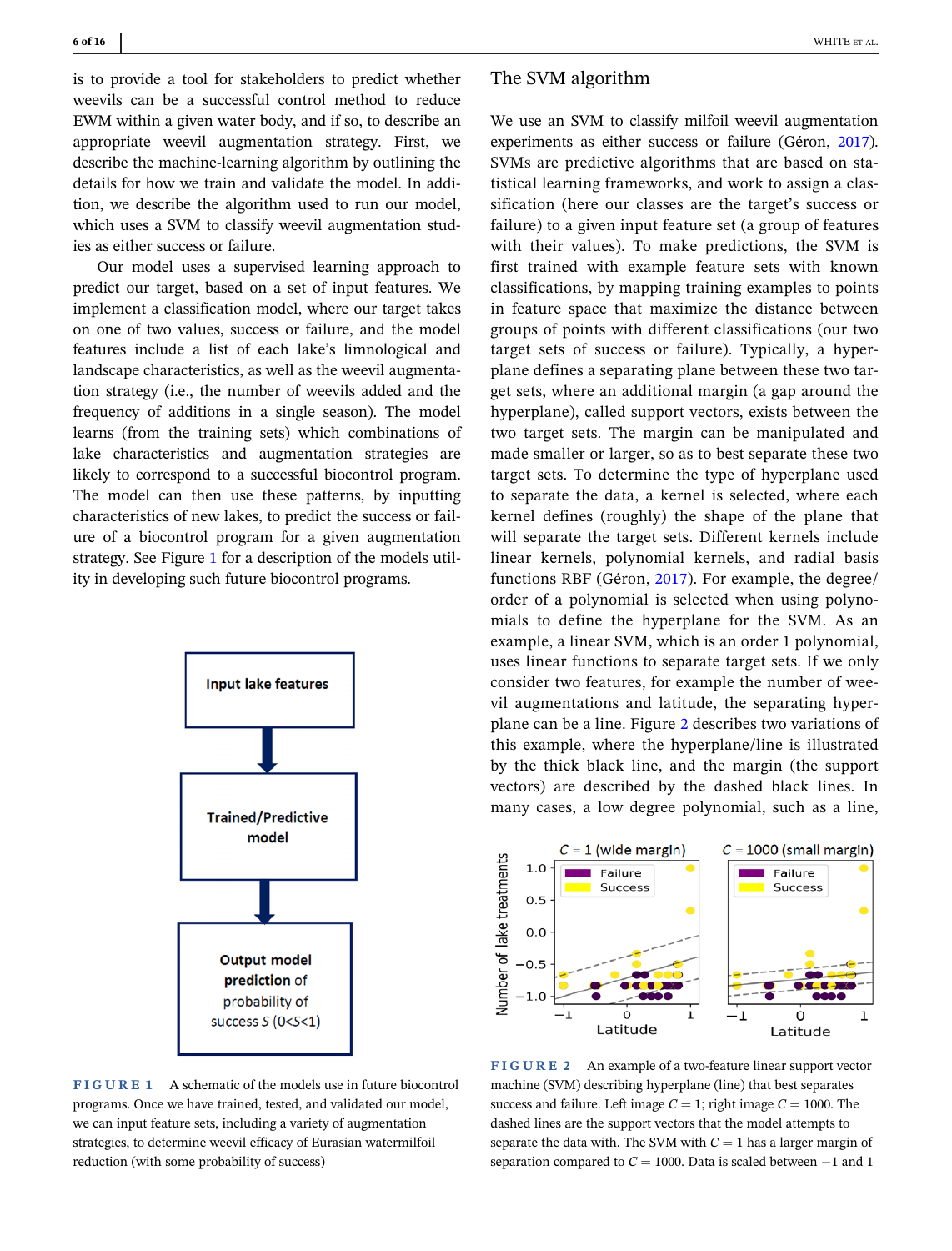may be too general and under fit the data. Conversely, if the polynomial degree is too large, the model will over fit.

# SVM hyperparameters

Before running the SVM algorithm, the data for features and targets are organized in a matrix, where each study's features are stored in a single row, such that each column represents a single feature across all studies. The final column of the matrix defines the target of success or failure, where the data is formatted such that units for each feature are converted to match. Next, the kernel is selected and the SVM is implemented by setting the SVMs hyperparameters Gamma and C. Such hyperparameters are controllable inputs for the model that change the model behavior. Intuitively, the Gamma parameter defines how far the influence of a single training example reaches, with small values meaning "far" and large values meaning "close." In other words, a large value for Gamma gives target points more weight on the entire separation plane (which can cause overfitting), while a small value for Gamma describes the inverse, that is, a single target point is less likely to change (have an effect on) the location of the hyperplane. The C parameter trades off correct classification of training examples against maximization of the margin (the separation of the support vectors). A large C prioritizes as few miscalculations as possible, whereas a smaller margin is accepted if the decision function is better at classifying all training points correctly. Conversely, a small C prioritizes finding the hyperplane with the widest margin, even if some points are misclassified. In other words, C behaves as a regularization parameter in the SVM.

We choose to use linear and polynomial kernels. Each of these kernels behaves differently, where there are slight variations in the hyperparameters. For the linear model, an array of possible Cs and weights are chosen. For example, in the linear model, the choices for C are 1 and 10 and the possible weights  $x$  are between 0.10 and 0.90 (iterated by 0.10), such that there are two  $C$  values and nine weightings. The targets defined by success have their  $C$  value multiplied by x and the targets defined by failure have their C value multiplied by  $1 - x$ . Therefore, the model is trained with the 18 possible permutations of hyperparameter sets. For polynomial models, an array of possible Cs, weights, Gamma, and the polynomial degree are chosen. An SVM was made with each possible permutation of C and weightings, and the SVM with the best f1 score (described in *Model validation*) was selected as the final model.

#### Model training

The SVM is trained by splitting the data into a training set and a test set, where the training set is typically bigger than the test set. The model will know both the feature sets and target values (success or failure) of the training set, and it will use the SVM algorithm, with chosen hyperparameters values as previously described, to find and define the pattern between the features and targets for the training set. The test set is then used to validate the SVM, and is not used in defining/training the model. Thus, the SVM has no knowledge of a study from the test set (i.e., it does not know if a study is classified as a success or failure). Instead the test set of features will later be used in model validation, where using the relationships between features and target already determined during training, the model predicts a target of either success or failure. The SVMs were trained using the technique of cross-validation called Kfold (Géron, [2017\)](#page-14-0). This method is used to determine how best to split the training and test data. We split all the rows of data evenly into K groups (called folds), where we set  $K$  equal to 4. The first fold is used as the test set and the remaining  $K - 1$ folds are the training sets. Cross validation consists of repeating the above process such that each group/fold is used as a possible test set. We repeated the process 500 times and averaged the results, where 500 times was selected because the f1 score varied only by <0.01 after this point, which is the value we select as a lower threshold.

#### Model validation

The model's strength is evaluated by comparing the predicted targets to the actual targets. A good model will consistently predict the correct target and a bad model will often misclassify the targets. One way to test the strength of a model is to calculate the number of true positive (TP), false positive (FP), true negative (TN), and false negative (FN) results. TP corresponds to the number of positive examples correctly predicted by the classification model, whereas FP corresponds to the number of negative examples wrongly predicted as positive by the classification model. Similarly, TN corresponds to the number of negative examples correctly predicted by the classification model, and FN corresponds to the number of positive examples wrongly predicted as negative by the classification model. In addition to calculating TP, FP, TN, and FN results, we can calculate the recall R and precision P, for the same set of simulation results. Recall and precision are two widely used metrics employed in applications where successful detection of one of the classes is considered more significant than the detection of the other classes (Tan et al., [2014](#page-15-0)). Here, it is more important to correctly predict success compared to failure, and so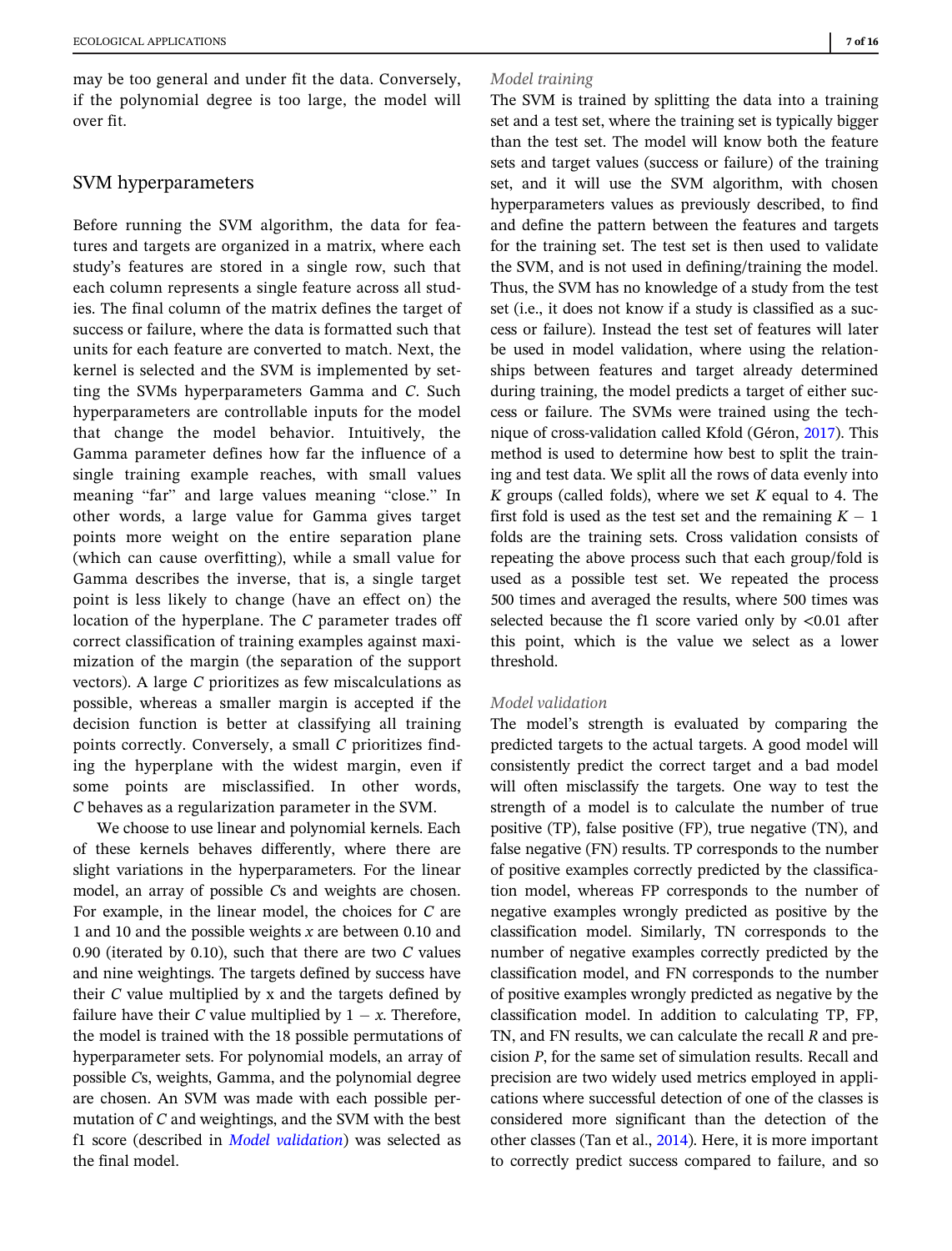we use these metrics in our analysis. Definitions for R and P are given by Equations  $(1)$  and  $(2)$ , respectively (Tan et al.,  $2014$ ). R, defined by Equation  $(1)$ , is the fraction of the total successes that are labeled correctly. Classifiers with large recall have few positive examples misclassified as a negative class. The recall parameter describes how many lakes with reduced EWM are accounted for in the model's predictions of success, which is the percentage of EWM reductions that the model is able to predict. The denominator represents the total successes (i.e., EWM reduction):

$$
R = \frac{\text{True positive}}{\text{True positive} + \text{False negative}}.
$$
 (1)

P, defined by Equation (2), is the fraction of experiments the model correctly labels as a success. The higher the precision is, the lower the number of false positive errors calculated by the classifier. In this study, given a model prediction for success, the probability that a decrease in EWM actually occurs is defined by precision. Stated another way, precision defines how often the model will suggest that weevil augmentation in a lake will result in reduced EWM

$$
P = \frac{\text{True positive}}{\text{True positive} + \text{False positive}}.
$$
 (2)

The metric f1 score, given by Equation (3), describes the harmonic mean between  $P$  and  $R$ . This value is typically closest to the smallest of the values P and R. Thus, if both P and R are reasonably large, then the f1 score is large, too

$$
f1 = 2\frac{P \times R}{P + R}.\tag{3}
$$

The best hyperparameters were chosen by training the data (both features and targets) over an array of hyperparameter values and choosing the model that results in the best f1 score, defined by Equation (3) as the weighted average of precision P and recall  $R$  ( $0 <$  f1 score  $<$  1). We choose this metric for selecting hyperparameters since it is typically closest to the smallest of the values  $P$  and  $R$ , and we get a good indication of accuracy in terms of the "worst" of  $P$  and  $R$ . This is, if both  $P$  and  $R$  are large, then the f1 score will be large too, close to 1).

#### Defining model targets

One of the most important and challenging tasks in this modeling effort is defining the target values as success or failure. As stated in the previous section, some reports record quantitative measurements for EWM biomass at

the beginning and end of an augmentation experiment, while others simply indicate whether biomass is reduced or not. Thus, we describe multiple definitions of weevil success, where each definition is based on publicly available data for a given lake. We tested the SVM against a target that uses two classes representing success or failure, marked as 1 and 0, respectively. The target is defined and tested using two methods, increase/decrease (inc/dec—a qualitative measurement) and topx (a quantitative measurement). The inc/dec method, using a qualitative measure, is defined by a statement of EWM decrease or increase by the end of the study ( $n = 133$ , between 34 lakes). The topx method can only be used for data sets that have quantitative measures for change in EWM. The quantitative sets were additionally tested with splits based on the topx% of EWM decreases. For example, setting topx to 20%, 20% of EWM targets with lowest EWM were marked as success and the remaining rows below the split were set to failure. The overall goal of testing the top percent splits is to test how the model responds to predicting extreme changes in EWM. Since there were few cases with extreme changes of EWM decrease, the 10%–40% split results were similar for all quantitative measures (results not shown), and so the split topx was fixed between 30% and 40% for all quantitative target studies. The two methods (qualitative and quantitative) resulted in six model targets, which each depend on the data for EWM success or failure. The first target, which we call "All augments," uses the qualitative measure of success and failure, and encompasses all of the data we collected and uses the inc/dec method. The second target is a subset of "All augments," called "All augments<sup>a</sup>," and removes all averaged data, such that only data recorded in reports is used. The other four targets, tested with both the inc/dec method and the topx methods, consist of those using quantitative measures of success and failure, including change in EWM stem density, dried EWM biomass, EWM percent, and relative abundance of EWM (amount of EWM compared to other natives). Figure [3](#page-8-0) provides a descriptive schematic of the full modeling process, from data collection and filtering to model building, including model training, testing, and validation.

## Model reduction and ranking of features

In the first stages of running our SVM, we had selected a large list of potential model features that we thought would be important in defining weevil success at reducing EWM, where a subset of these features are summarized in Table [1.](#page-3-0) A complete data set that summarizes this initial set of features is given in the linked Open Source Spreadsheet. To simplify the model, we performed feature reduction, a method conducted using a ranking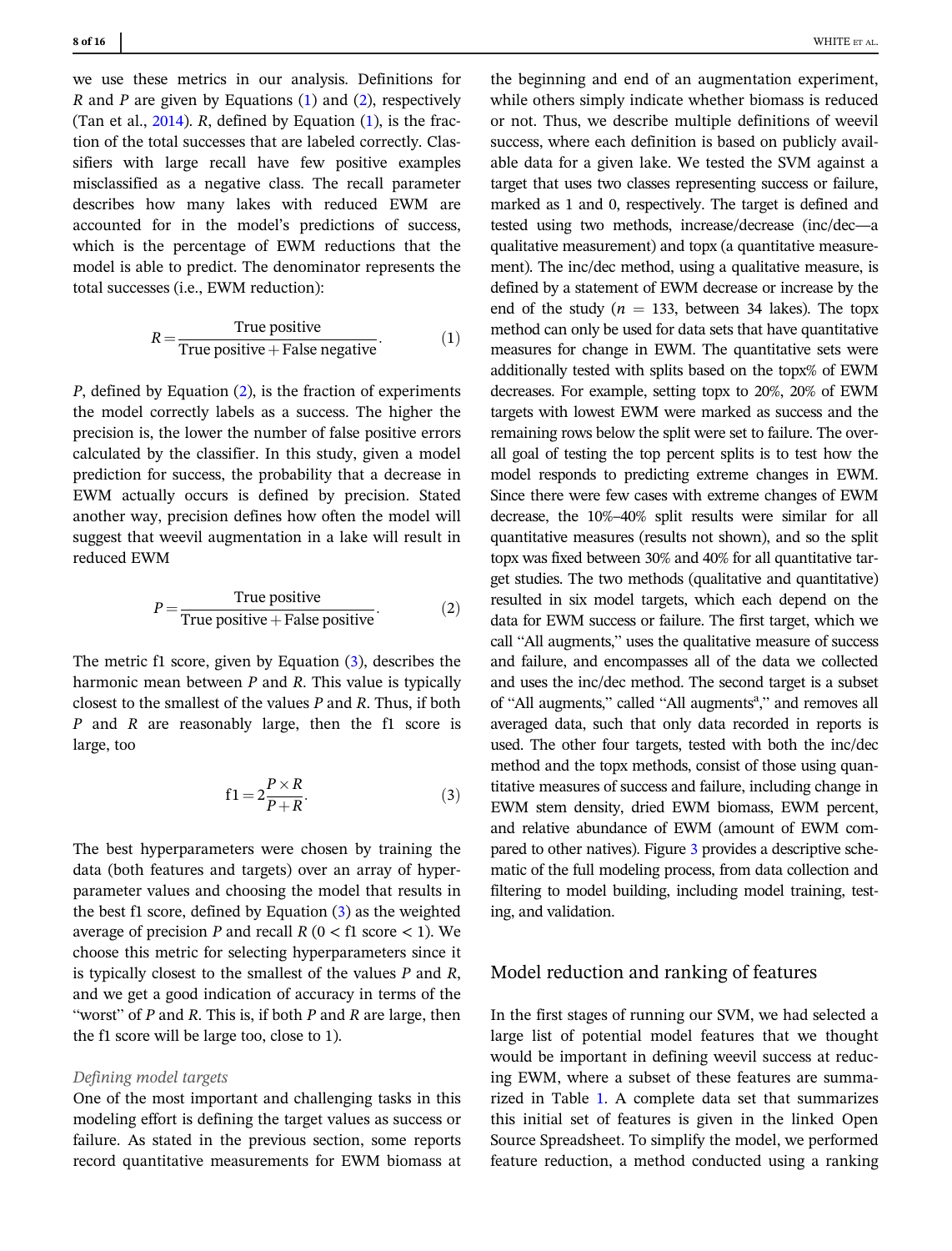<span id="page-8-0"></span>

FIGURE 3 A schematic of the data collection process and filtering (the metadata analysis) in connection with the machine learning algorithm. Data is added to a spreadsheet and filtered (lakes with data missing are removed). Once filtered data is recorded as either an input (a model feature such as lake characteristics or augmentation information) or output (model targets of success  $= 1$  or failure  $= 0$ ). Then, model features and targets are placed into the machine learning algorithm (which uses a support vector machine (SVM) classification algorithm) where data is randomly split into training sets (three-quarters of the data) and training sets (one-quarter of the data) many times. The model is then validated on a set of known targets for which it was not trained

technique to simplify the model such that only the most important features for predicting weevil success at reducing EWM were used. By removing some features from the model, not only was the model easier to build (in terms of computational time), but it's also more practical in the sense that less information needs to be known about a lake and a given augmentation strategy to predict success or failure. Ranking was completed using a recursive feature elimination (RFE) algorithm that removed the least important (lowest ranked) feature first (Géron, [2017](#page-14-0)). RFE is a wrapper function we applied to the SVM, in an iterative fashion such that one feature was removed at each iteration. After each iteration, the model was retrained with the remaining list of features. The process was repeated until a minimum feature count was reached (i.e., here we set that count to eight

features). Similar to model selection, the minimum feature count was evaluated based on the resulting weighted f1 score.

# RESULTS

In this section, we show results for the model's f1 score, precision P, recall R, and accuracy, after training while performing model reduction and ranking, and then testing our SVM for each of the six model targets that describe success and failure. Note that each model target is classified as success or failure based on data recorded as either (1) an increase or decrease in EWM, (2) EWM stem density change, (3) EWM biomass change, (4) percent change in EWM, or (5) the change in relative abundance of EWM, as compared to native plants. In addition to these five targets, we further separated our largest target set All augments into two subsets where (1a) corresponds to All augments and incorporates all  $n = 133$  data sets (including averaged missing data), and (1b) corresponds to All augments<sup>a</sup>, and includes only data for which values are reported,  $n = 54$ .

Table [2](#page-9-0) summarizes model reduction results, providing the f1 scores for our largest target set, All augments. In particular, the first column illustrates an increasing f1 score up to seven or eight features, stabilizing just above 65% for all additional features (results not shown). Thus, we include eight features in our results for All augments. For all other target sets studied, there were approximately four features that were considered "important" (features 1–4, which correspond to latitude, surface area, lake depth, and buffer zone). In particular, in Table [2,](#page-9-0) we also illustrate f1 scores for features 3–8 and you can see that for all targets except All augments, the f1 scores do not change after feature 4 (i.e., features 5–8), and in some cases do not change by much. However, for comparison across each model target, we select the same eight features obtained for our largest target set All augments.

After performing model reduction, we also looked at ranking the features in terms of importance (i.e., ranking in terms of those that achieve higher f1 scores), where 1 corresponds to the most important feature. Table [3](#page-9-0) illustrates the ranking for the top eight features used in predicting weevil success at reduction of EWM from the "all augments" study. These features include lake latitude, surface area, maximum depth, buffer zone, phosphorus, Secchi depth, and weevil augmentation strategy. It is interesting that the top two features for predicting weevil success, using the largest target set All augments (shown in column 1 of Table [3\)](#page-9-0), are weevil treatment frequency and maximum lake depth. For the subset All augments<sup>a</sup>, which removes missing data, weevil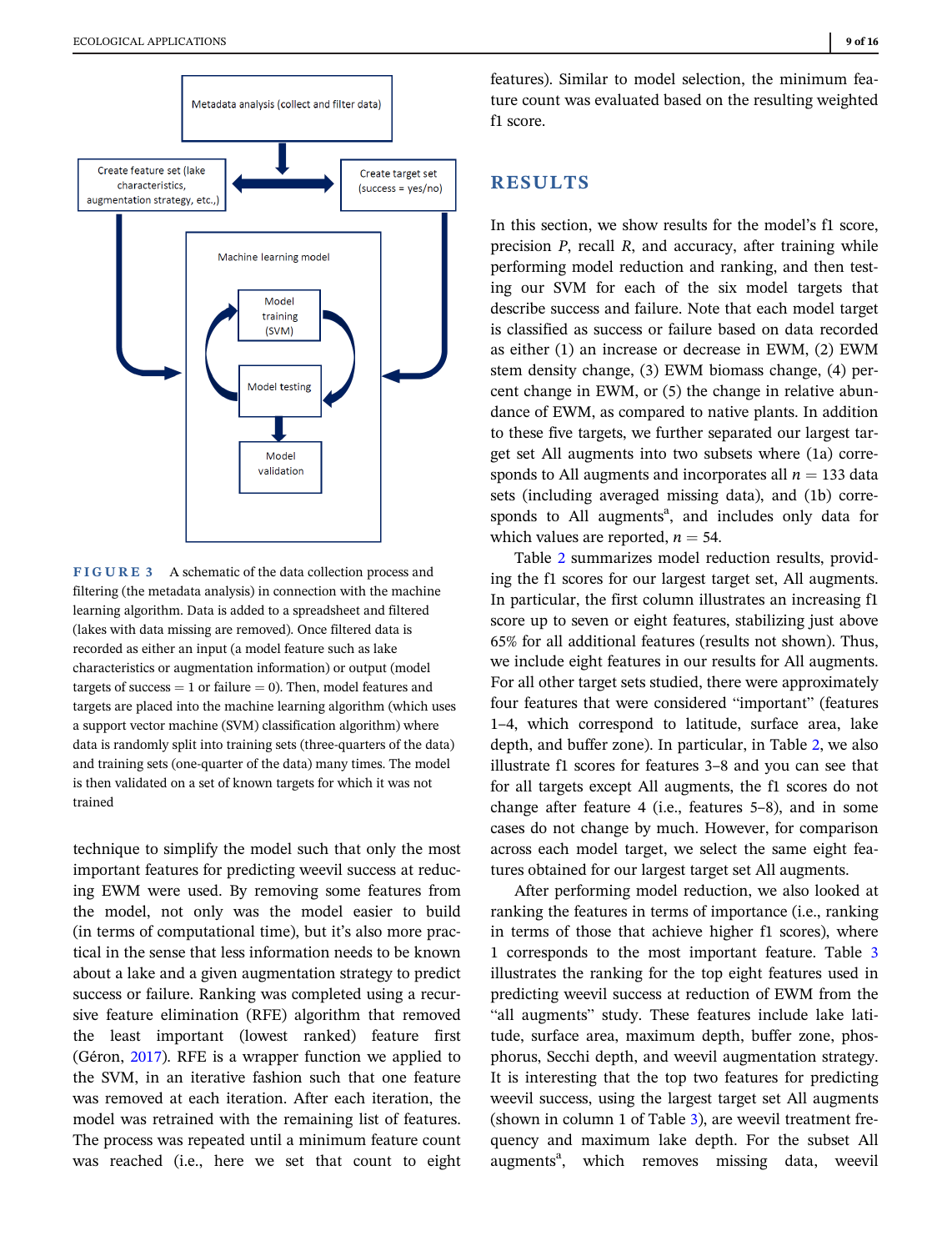<span id="page-9-0"></span>

| Feature no.    | All augments     | All augments <sup>a</sup><br>(averaged/missing)<br>data removed) | <b>EWM</b> stem<br>density<br>change | <b>EWM</b><br>biomass<br>change | <b>EWM</b><br>percent<br>change | Relative<br>abundance<br>of EWM |
|----------------|------------------|------------------------------------------------------------------|--------------------------------------|---------------------------------|---------------------------------|---------------------------------|
| 3              | $60.09 + 0.19$   | $65.64 + 0.26$                                                   | $44.32 + 0.36$                       | $65.47 + 0.28$                  | $46.39 + 0.25$                  | $54.86 + 0.28$                  |
| $\overline{4}$ | $63.22 + 0.17$   | $65.39 + 0.27$                                                   | $48.03 \pm 0.40$                     | $68.22 + 0.30$                  | $49.91 + 0.28$                  | $56.06 + 0.30$                  |
| 5              | $63.88 + 0.18$   | $65.15 + 0.27$                                                   | $49.39 + 0.40$                       | $69.11 + 0.31$                  | $51.23 + 0.28$                  | $55.65 + 0.30$                  |
| 6              | $64.74 + 0.17$   | $65.07 + 0.27$                                                   | $49.51 + 0.40$                       | $69.19 \pm 0.31$                | $52.54 + 0.28$                  | $56.33 + 0.30$                  |
| 7              | $65.18 + 0.17$   | $65.05 + 0.27$                                                   | $49.48 + 0.40$                       | $69.12 + 0.30$                  | $52.61 + 0.27$                  | $56.89 + 0.32$                  |
| 8              | $65.15 \pm 0.17$ | $64.99 + 0.27$                                                   | $49.41 \pm 0.40$                     | $69.07 + 0.30$                  | $52.69 + 0.26$                  | $57.16 + 0.31$                  |

Note: f1 scores for eight highest ranked features for all five target sets. The top eight features are defined by our largest target set, which includes qualitative information on Eurasian watermilfoil (EWM) increase/decrease (any increase is classified as a failure, and any decrease is classified as a success). Overall, each target set showed a large drop in f1 score between three and four features. In addition, the f1 score only started to increase after the first few features were removed (results not shown).

 $a<sup>a</sup>$ Data removed from adjusted "All augments" is averaged phosphorus, Secchi depth, and number of weevils, which gives us a total of  $n = 54$  feature sets.

|                            | <b>Targets of success</b> |                                                                 |                                   |                                 |                                 |                                 |  |  |
|----------------------------|---------------------------|-----------------------------------------------------------------|-----------------------------------|---------------------------------|---------------------------------|---------------------------------|--|--|
| <b>Features</b>            | <b>All</b><br>augments    | All augments <sup>a</sup><br>(averaged/missing<br>data removed) | <b>EWM</b> stem<br>density change | <b>EWM</b><br>biomass<br>change | <b>EWM</b><br>percent<br>change | Relative<br>abundance<br>of EWM |  |  |
| Latitude                   | 4.1                       | 5.1                                                             | 6.3                               | 1.3                             | 1.5                             | 1.1                             |  |  |
| Area (ha)                  | 1.7                       | 6.1                                                             | 1.3                               | 3.9                             | 1.2                             | 1.3                             |  |  |
| Maximum depth (m)          | 1.2                       | 2.4                                                             | 2.3                               | 4.9                             | 1.0                             | 1.0                             |  |  |
| Buffer (km)                | 2.0                       | 1.7                                                             | $\mathbf{1}$                      | 1.5                             | 2.7                             | 3.5                             |  |  |
| Phosphorus $(\mu g/L)$     | 2.5                       | 7.1                                                             | 1.6                               | 2.1                             | 2.0                             | 2.1                             |  |  |
| Secchi depth (m)           | 1.4                       | 3.2                                                             | 3.3                               | 2.9                             | 1.0                             | 2.7                             |  |  |
| <b>Treatment frequency</b> | $\mathbf{1}$              | 1                                                               | 4.3                               | $\mathbf{1}$                    | $\mathbf{1}$                    | 4.4                             |  |  |
| Average no. weevils        | 3.2                       | 4.1                                                             | 5.3                               | 5.9                             | 3.6                             | 1.7                             |  |  |

TABLE 3 Ranking for eight highest ranked features for all six target sets

Note: Ranking of model features from most important (ranked as 1) to least important. The top two highest ranked model features are shown in boldface type in each of the columns (describing the highest ranked features in each target set). It is shown that four out of six of the targets tested show that augmentation treatment frequency (how many times weevils are added) is the most important predictor of weevil success. In addition, three out of six of the targets tested showed that maximum lake depth was an important predictor of weevil success. In addition, two out of six target sets showed buffer zone as one of the most important predictors of weevil success. The model we select as our primary target is the "All augments<sup>a</sup>" target shown in the first column, which illustrates that treatment frequency and buffer zone are the top two most important features needed to predict weevil success.

<sup>a</sup>Data removed from adjusted "All augments" is averaged phosphorus, Secchi depth, and weevil number, which gives us a total of  $n = 54$  feature sets.

treatment frequency and buffer zone are the top two features (shown in column 2 of Table 3). In both these studies, the absolute number of weevils added had less of an impact on predicting weevil success as compared to the number of augmentations, which ranked seven out of eight features for All augments, and five out of eight features for All augments<sup>a</sup>. This result suggests that it is more important to consider the number of times one augments a lake, rather than the absolute number of weevils added at any given time. In particular, the more times weevils are stocked in a single season, the better the

outcome of success at EWM reduction. In addition, for the smaller target set All augments<sup>a</sup>, the top two features include augmentation frequency and buffer zone, such that lakes with lakes with larger weevil habitat will have a better outcome of success. As weevils need to overwinter to be able to naturally sustain their populations, this result makes sense. In addition to looking at the average ranking of parameters, it is useful to look at their averages and variance. Figure [4](#page-10-0) describes a box and whisker plot for the ranking of the eight model features across all six target sets (Figure [4a\)](#page-10-0) as well as across five targets,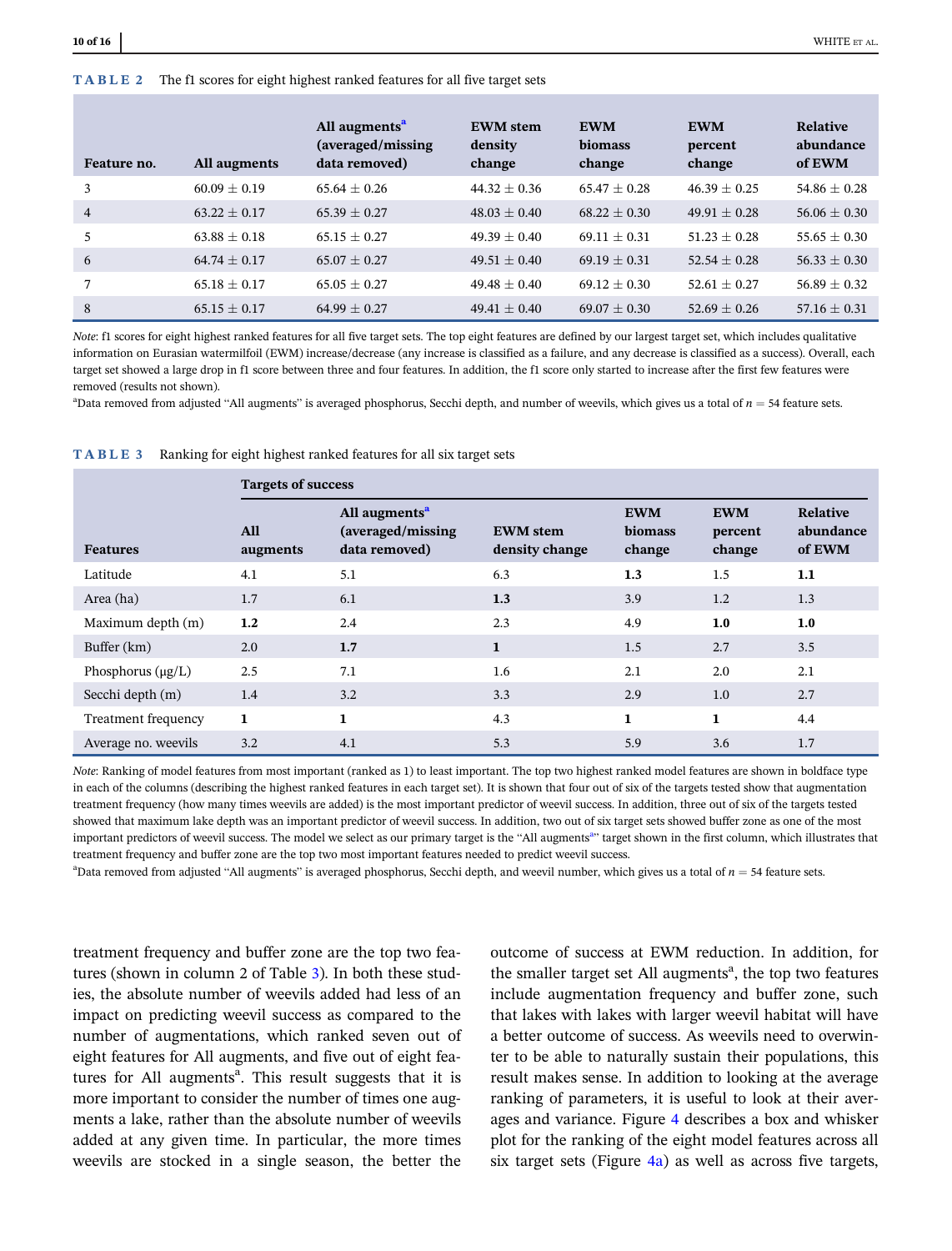<span id="page-10-0"></span>

FIGURE 4 Box plot of feature ranking. Here, ranking of features 1 through 8 across 2a: All target sets, and 2b: Target sets excluding "All augments" where missing data is averaged. In each plot, the red line corresponds to the mean, the blue box to the total variation in the data, the black lines to the standard deviation, and red crosses to outliers. Here, we see that in both cases, treatment frequency, lake area, and buffer zone are ranked in the top four of eight features (features are lake location (latitude), area, maximum depth, buffer zone (measure of shoreline suitable for weevil overwintering), phosphorus (P), Secchi depth, augmentation strategy (number of weevils added), and treatment frequency. However, in 2a, lake depth in also ranked in top four, whereas in 2b latitude is ranked in the top four

where we remove the largest target set that used averaged data (Figure 4b).

To test the strength of our model, we tested and compared the SVM prediction results to known results of success or failure. Tables [4](#page-11-0) and [5](#page-11-0) show the SVM results for each testing strategy 1–6 for the linear and polynomial SVM, respectively, where each table summarizes the

models f1 score, precision  $P$ , recall  $R$ , and accuracy. As milfoil weevil augmentation can be expensive, we treated precision as the most important parameter to indicate model success, in the sense that models that have higher percentages of false positive results (resulting in a lower P) would be a less desirable model result. In a similar light, recommending weevil augmentation that could be beneficial is less important in the sense that we are not wasting resources (i.e., a false positive is less desirable than a false negative).

From Table [4](#page-11-0), we conclude that the second target strategy All augments<sup>a</sup> (the subset of All augments) is the best for predicting weevil success in the sense that (1) it has a small number of false positives compared to false negatives; (2) it has the highest recall (aside from stem density, which has the highest false positive count, so we exclude it); (3) it has the highest precision; and (4) it has the second highest f1 score (the target "EWM biomass change" has the highest f1 score, but has a very low precision, so we exclude that target, also). In Table [5,](#page-11-0) we show the results of our polynomial SVM. As the percentage of false positive results are high in each target (except for the target "Change in the relative abundance of EWM", which has extremely low precision and recall), shown by the values bolded in Table [5](#page-11-0), we decide that our linear SVM does a better job at predicting weevil success, as compared to the higher order polynomial model.

# **DISCUSSION**

Control and management of aquatic invasive species is one of the most important issues facing lake communities, due to the fact that such invasive species have negative impacts on both the lake's natural ecosystem (Les & Mehrhoff, [1999;](#page-15-0) Smith & Barko, [1990](#page-15-0)) and the local economy (Olden & Tamayo, [2014;](#page-15-0) Rockwell, [2003\)](#page-15-0). With variable success at EWM reduction using current management strategies, in addition to a lack of understanding of the long-term ecological and economic impacts of such invasions, it is becoming increasingly important to determine sustainable mitigation strategies that are cost effective, easily implemented, and cause little to no harm to the natural environment. In this study, we focus on understanding the sustainable approach of augmentation using the milfoil specialist, the milfoil weevil, as a biocontrol for EWM. In particular, we developed a predictive model to determine if EWM reduction via weevil augmentation will be successful in a given lake. Such a predictive model can be used by lake community stakeholders to determine if weevil augmentation is an appropriate EWM mitigation strategy for a given lake community.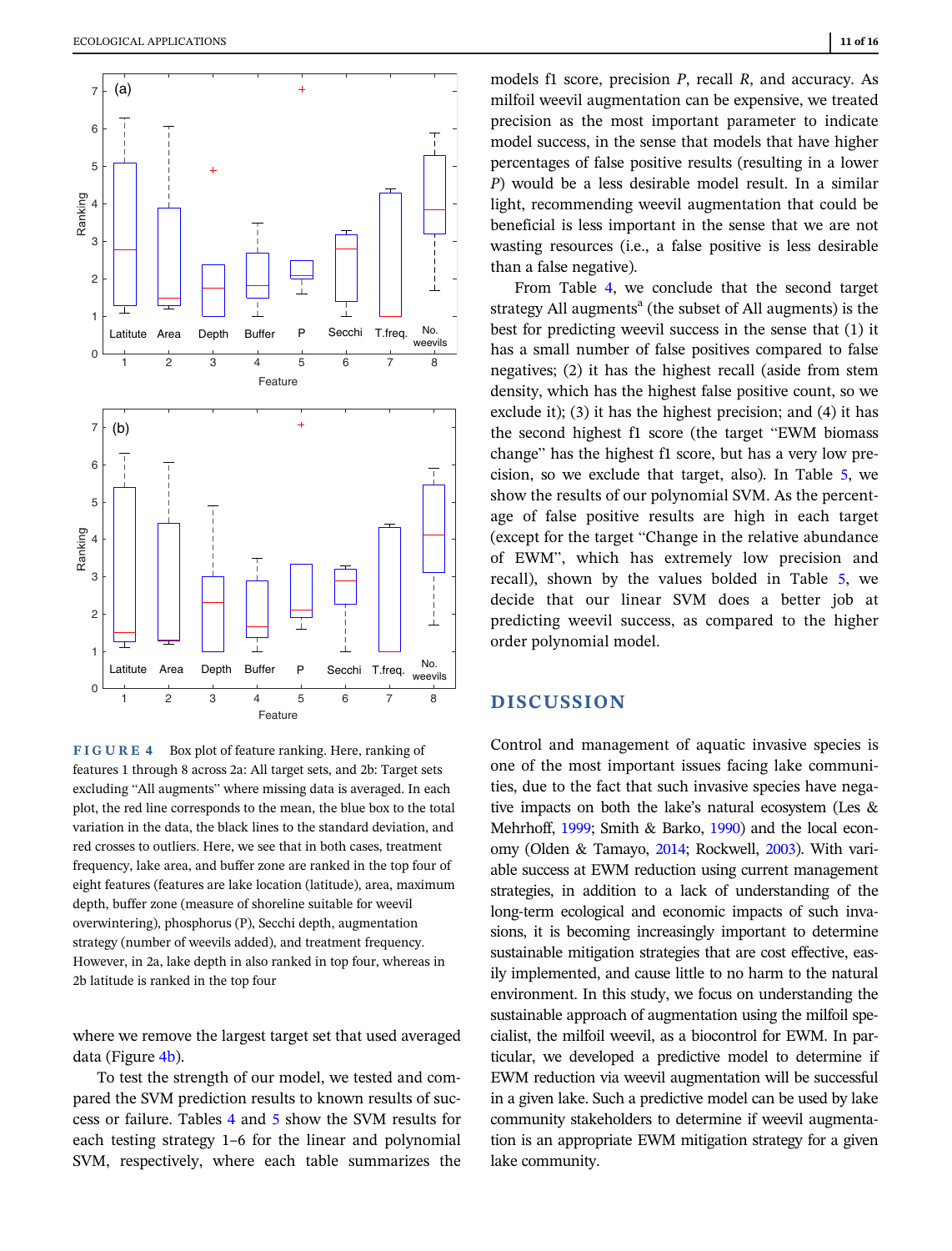#### <span id="page-11-0"></span>TABLE 4 Model outputs for linear SVM for all model targets

| <b>Targets of success</b><br>(across) versus<br>model validation<br>parameters (down) | All<br>augments  | All augments <sup>a</sup><br>(averaged/missing)<br>data removed) | <b>EWM</b> stem<br>density change | <b>EWM</b><br>biomass change | <b>EWM</b> percent<br>change | Relative<br>abundance<br>of EWM |
|---------------------------------------------------------------------------------------|------------------|------------------------------------------------------------------|-----------------------------------|------------------------------|------------------------------|---------------------------------|
| Accuracy                                                                              | $66.48 + 0.10$   | $67.41 + 0.14$                                                   | $57.74 + 0.15$                    | $76.11 + 0.12$               | $58.21 + 0.14$               | $64.31 + 0.18$                  |
| False negative                                                                        | $24.72 + 0.10$   | $28.77 + 0.09$                                                   | $4.42 + 0.05$                     | $21.58 + 0.09$               | $34.37 + 0.12$               | $27.99 + 0.10$                  |
| False positive                                                                        | $8.80 + 0.08$    | $3.81 + 0.13$                                                    | $37.84 + 0.14$                    | $2.31 + 0.08$                | $7.41 + 0.10$                | $7.70 + 0.16$                   |
| Precision                                                                             | $72.62 + 0.20$   | $86.90 + 0.46$                                                   | $57.84 + 0.10$                    | $33.97 + 0.91$               | $60.27 + 0.59$               | $26.00 + 0.78$                  |
| Recall                                                                                | $47.42 + 0.18$   | $42.92 + 0.21$                                                   | $92.19 + 0.09$                    | $14.15 + 0.43$               | $24.76 + 0.27$               | $13.2 + 0.39$                   |
| f1 score                                                                              | $65.04 \pm 0.10$ | $64.90 + 0.15$                                                   | $49.16 \pm 0.23$                  | $69.61 + 0.17$               | $52.82 \pm 0.18$             | $57.69 \pm 0.19$                |

Note: Results for linear SVM model. For each of the targets tested, we can see that false positives are kept at a minimum (are low) for every case except that of stem density (the lowest value between false negative and false positive is shown in boldface type for each target). In addition, we can see that the "All augments" and adjusted "All augments<sup>a</sup>", which included  $n = 54$  data sets with missing data for phosphorus, Secchi depth, and weevil numbers removed. Results show similar trends in model accuracy and f1 score and recall. However, there is a significant increase in model precision, and a significant decrease in FP. This results in a better/more accurate model overall.

 $a<sup>a</sup>$ Data removed from adjusted "All augments" is averaged phosphorus, Secchi depth, and number of weevils, which gives us a total of  $n = 54$  feature sets.

| Targets of success<br>(across) versus<br>model validation<br>parameters (down) | All<br>augments  | All augments <sup>a</sup><br>(averaged/missing<br>data removed) | <b>EWM</b> stem<br>density change | <b>EWM</b> biomass<br>change | <b>EWM</b><br>percent<br>change | Relative<br>abundance<br>of EWM |
|--------------------------------------------------------------------------------|------------------|-----------------------------------------------------------------|-----------------------------------|------------------------------|---------------------------------|---------------------------------|
| Accuracy                                                                       | $64.95 + 0.14$   | $65.60 + 0.20$                                                  | $57.20 + 0.14$                    | $69.69 \pm 0.24$             | $63.36 + 0.19$                  | $67.40 + 0.13$                  |
| False negative                                                                 | $13.54 + 0.10$   | $18.24 + 0.14$                                                  | $4.26 \pm 0.03$                   | $12.64 + 0.15$               | $17.74 + 0.13$                  | $28.48 + 0.09$                  |
| False positive                                                                 | $21.52 + 0.11$   | $16.18 + 0.16$                                                  | $38.54 \pm 0.14$                  | $17.67 + 0.20$               | $18.90 + 0.13$                  | $4.12 + 0.10$                   |
| Precision                                                                      | $61.04 + 0.14$   | $67.60 + 0.26$                                                  | $57.43 + 0.09$                    | $42.78 + 0.53$               | $59.87 + 0.22$                  | $32.39 + 0.89$                  |
| Recall                                                                         | $71.17 + 0.21$   | $64.30 + 0.29$                                                  | $92.41 + 0.06$                    | $50.90 + 0.66$               | $61.12 + 0.30$                  | $11.81 + 0.34$                  |
| f1 score                                                                       | $64.79 \pm 0.15$ | $65.25 + 0.21$                                                  | $48.20 + 0.22$                    | $70.22 + 0.24$               | $63.25 + 0.19$                  | $59.58 + 0.17$                  |

#### TABLE 5 Model outputs for polynomial SVM for all model targets

Note: Results for polynomial SVM model (polynomial of order 3). In this particular model, the percentage of false positives is higher than for the linear model, so we stick with our linear SVM, as one of the goals of our decision-making process is to minimize false positives (i.e., it's more costly (in terms of time and money) to suggest weevil augmentation in a lake where it is likely not to work then it is to not prescribe weevil augmentation in a lake where it could work.  $a<sup>a</sup>$ Data removed from adjusted "All augments" is averaged phosphorus, Secchi depth, and number of weevils, which gives us a total of  $n = 54$  feature sets.

Field reports that studied EWM reduction via weevil augmentation were mixed in the sense that there were no clear indicators as to why some augmentations were successful while others were not (Havel et al., [2017;](#page-14-0) Jester et al., [2000](#page-14-0); Reeves et al., [2008\)](#page-15-0). In particular, there was no obvious connection or pattern between lakes that showed weevil success at reducing EWM. Here, we developed a model, using machine learning techniques, which helped us to determine those connections and patterns. In particular, we simulated a classification SVM that predicts a target of success or failure based on a set of input features, which include lake characteristics such as lake latitude, surface area, maximum depth, buffer zone, phosphorus, Secchi depth, and the weevil augmentation strategy. We used six targets of success, all of which included some measure of EWM decrease or increase, representing success or failure, respectively.

In order to define each target set, and to determine the features listed in Table [1](#page-3-0) (those features used in our predictive model), we completed a metadata analysis that consisted of a total of 133 cases collected from 13 studies and 34 lakes. Many of our initial feature ideas did not end up in our final predictive model, due to the fact that (1) data for a wanted feature was missing or incomplete or, (2) after feature ranking, features ranked much lower than the eight recorded. Some features that we collected that did not go into the final analysis were shore length, wetland, open land, average depth, chlorophyll concentration, pH, panfish populations (known to eat milfoil weevils (Ward & Newman, [2006\)](#page-15-0), as well as the start and end month of the study. Features that ranked low included shore length, wetland, open land, and average lake depth. Riparian wetlands include all shorelines adjacent to any wetlands of the body of water and open land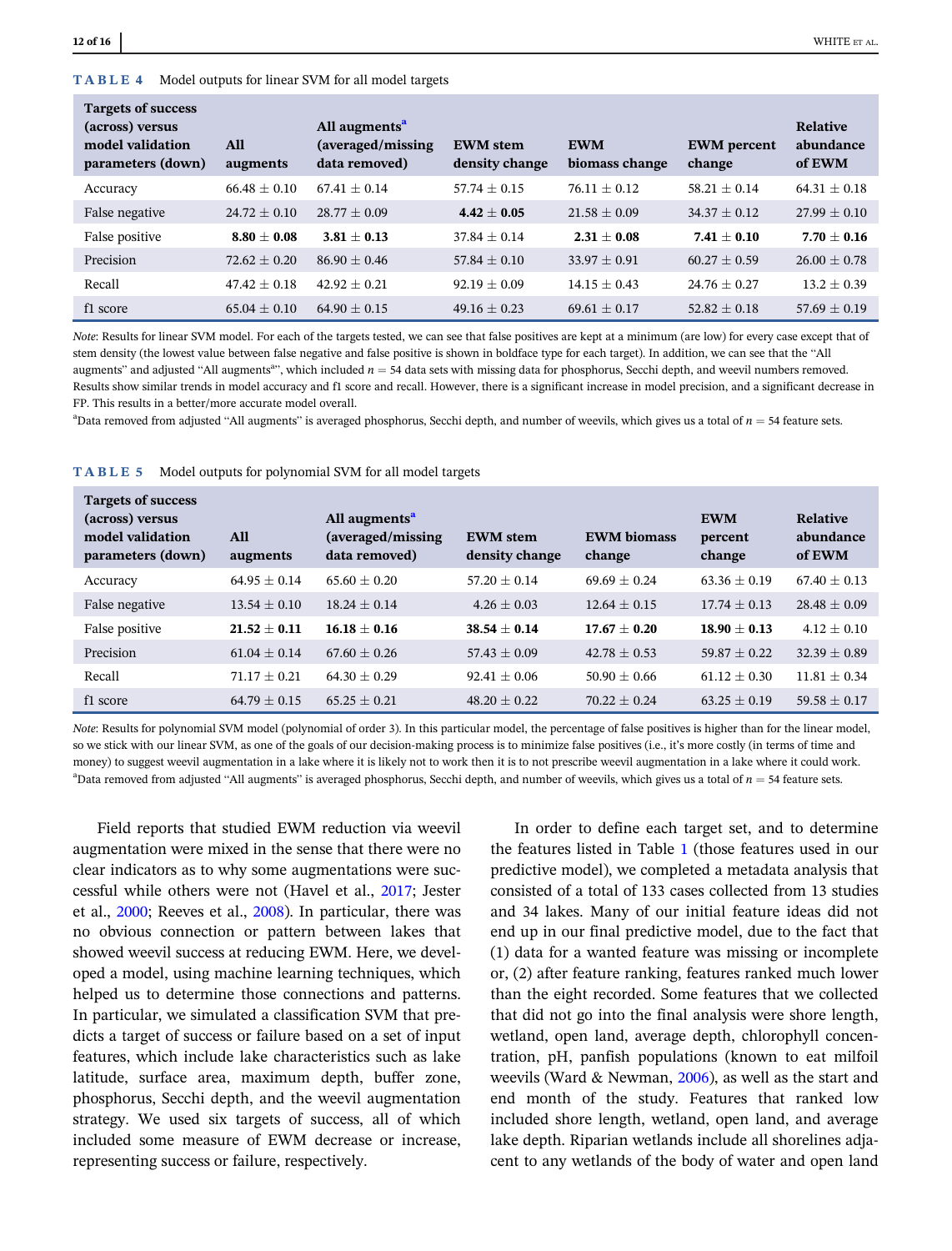includes any shorelines with <5 m of forested land, including docks and shorelines containing mostly rocks and beaches. Both types of land are not suitable for weevil overwintering, so it makes sense that these features ranked lower at predicting weevil success. Features that had a lot of missing data included fish population information, chlorophyll concentration, water pH, and month of augmentation study. Of those features we removed from the study, we feel that the panfish population size and the month at which the augmentation study started are most important for future consideration, in the sense that no other features used in the current version of our model are linked to these two features. We suggest that average depth ([lake volume]/[lake area]), and chlorophyll concentration correlate with physical and chemical features recorded and used in our model, such as maximum lake depth (Neumann, [1959](#page-15-0)) and phosphorus concentration (Quinlan et al., [2021](#page-15-0)), respectively. We should also point out that we initially described buffer zone length in two ways: by measuring the absolute buffer length zone (in m), and the percent buffer zone, measured as a percentage of the total shore length that is adequate for weevil overwintering. We had initially thought that the second measure (percent buffer zone) might be ranked higher than absolute buffer zone length, but this was not the case. Percent buffer zone results were almost identical to absolute buffer length (results not shown), thus we kept absolute buffer length as the primary buffer zone feature.

Performing feature reduction helped to optimize the number of input features required to predict EWM reduction success or failure, in addition to ranking features in terms of importance (1 being the best predictor of success or failure). The results of feature reduction and ranking indicated that eight features were required for the large qualitative study (the All augments target), while four or less were required for all other studies (the five other targets). This result helped to simplify the original model, which consisted of over 20 model features, in terms of computational speed as well as ease in everyday practice (less data needs to be known about a lake than originally assumed). In order to compare f1 scores, precision, and recall across all target sets, we kept all eight features for each model, including lake latitude, surface area, maximum depth, buffer zone length, phosphorus concentration, Secchi depth, number of weevils added, and the number of weevil applications. Lake latitude is related to temperature, such that lakes at higher latitudes tend to be colder. EWM growth rates are directly correlated with lake temperature, such that EWM grows better and faster in warmer environments. Although we might expect more EWM in warmer lakes, we know that weevils also grow better in warmer water (Mazzei et al., [1999](#page-15-0)). In that

case, warmer lakes might also provide a larger EWM habitat for weevils to damage. Overall, this dynamic interplay between EWM growth and weevil success at damaging EWM is not straightforward to quantify highlighting the importance of our modeling approach. Buffer zone is also shown to be important at predicting weevil success. As milfoil weevils require a place to overwinter, it makes sense that lakes with larger buffer zones encourage weevil overwintering, and hence are likely to lead to success at reducing EWM growth (Thorstenson et al., [2013](#page-15-0)). The water quality parameters such as phosphorus and Secchi depth also rank highly for predicting weevil success. Like lake temperature, it's not entirely straightforward to predict whether low versus high Secchi depth would be a better indicator of weevil success at EWM reduction. In particular, turbid lakes with low Secchi depth often inhibit the growth of EWM since murky water inhibits light penetration at deeper levels (Jones et al., [2012](#page-14-0); Smith & Barko, [1990](#page-15-0)). In Table [1](#page-3-0), a low Secchi depth of 1.8 m is recorded for Bearskin Lake, indicating turbid or highly colored water. However, for the five sites tested in that lake, three showed success and two resulted in failure. Finally, it is shown that the weevil augmentation strategy is an important predictor of weevil success (both the number of weevils added and the frequency of augmentations). In particular, stocking more weevils and performing multiple stockings in a single season results in a better outcome of EWM reduction success. This result is an important one, since our work looks to define optimal EWM control strategies in terms of developing weevil augmentation programs.

In terms of ranking, there is no single most highly ranked feature across all model targets. However, from the average rankings given in Table [3](#page-9-0), we see that both maximum lake depth and treatment frequency (as opposed to the absolute number of weevils added) are the best two predictors for each model (better than any other feature pair). This result suggests that light attenuation, when shortwave radiation from the sun is attenuated by the water (Herb & Stefan, [2003\)](#page-14-0), is one of the most important predictors of success, such that shallower lakes might be more conducive to weevil augmentation than deeper lakes, in addition to more frequent weevil augmentations (stocking per season). Previous work looking a weevil survival fitness has shown that weevils do better in shallow water, which is consistent with the results we have found here (Newman, [2004](#page-15-0); Parsons et al., [2011\)](#page-15-0). These authors attribute wave shelter, higher temperature, predation refuge (but not light), are likely contributing factors to weevil success in smaller lakes. In addition, the modeling work by Miller et al. (Miller et al., [2011](#page-15-0)) has shown diminishing returns between single-season stockings of weevils and EWM control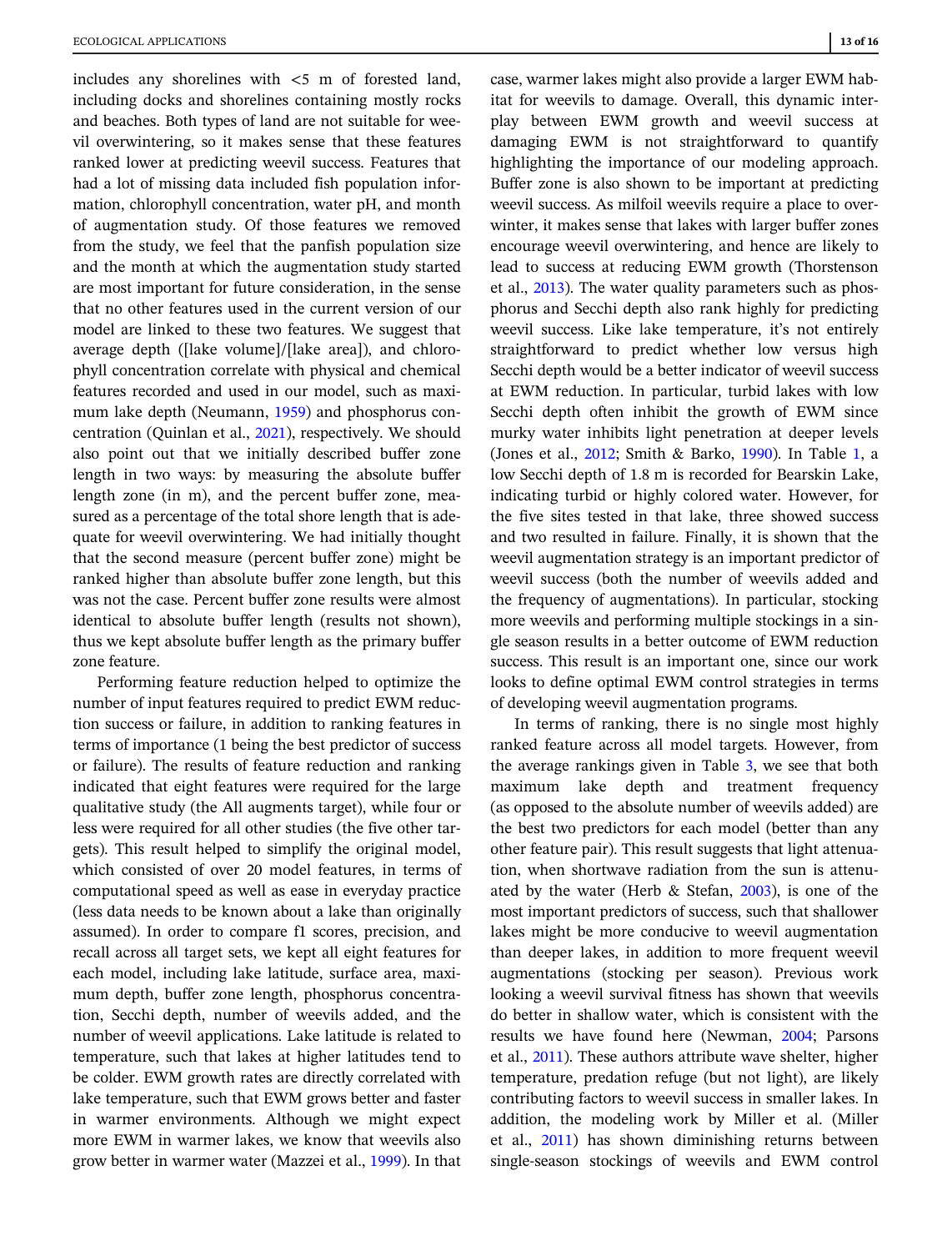efficacy. That is, past 50 weevils added per season, the reduction in biomass as described by the models simulated biomass peak at the end of season is negligible. This result is consistent with our results in the sense of defining a successful weevil augmentation program. That is, one should consider the treatment frequency as a better indicator of success than the number of weevils added.

In addition to average model ranking, we illustrate results using a box and whisker plot in Figure [4,](#page-10-0) to highlight averages and variances in the feature ranking between all target sets. For the All augments target set, in addition to lake depth and treatment frequency, lake surface area and buffer zone are ranked among the top four features when comparing across all target sets. From this perspective buffer zone and treatment frequency, which correlate to weevil survival, in addition to lake surface area, which might correlate to the size of an EWM patch and/or the distance to weevil overwintering sites (lakes with smaller areas are more successful) might be the best long-term predictors of weevil success at reducing EWM.

The results from the SVM simulation showed that a linear kernel in the SVM outperformed that of the polynomial kernel. In general the two models had similar f1 scores (described by Tables [4](#page-11-0) and [5](#page-11-0), respectively), however the linear model had a lower false positive rate, as compared to the polynomial model. The low false positive rate is important because false positives represent the model suggesting failure of weevil augmentation in a lake. A high false positive rate would be a worst-case outcome for a predictive model like ours, in the sense that we would suggest weevil augmentation in a situation that would waste time and money. Comparatively, the linear model showed higher false negatives, but this simply represents a missed opportunity to reduce EWM and is a more acceptable mistake in the sense that one does not waste time and resources. However, the focus on minimizing false positives by choosing the linear model means that the model is less useful for all lakes; this is seen by the low recall of 43% for All augments<sup>a</sup>, meaning that only half of the lakes that could benefit from weevil augmentation are recognized by the model.

A clear model limitation is the amount of publicly available data. Here, we have worked to compile the most complete data set of weevil augmentation reports, which includes 133 cases among 34 lakes. As many of the reports were completed independently from each other, data was often measured or recorded in different ways. In addition, many cases were missing data that we initially thought important for predicting weevil success. The additional data that we feel would improve our study, in the sense that these features are not correlated with any other model features used in the current model, are the month of weevil augmentation, as well as panfish

population density. Panfish are expected to be found in most, if not all, lakes in our study. Fishless lakes are relatively rare in this region and, when they exist, are either ephemeral (e.g., vernal pools), so shallow (maximum depth  $\lt$ 4 m; Fang & Stefan, [2000\)](#page-14-0) that winter fish kills due to hypoxia occur during ice cover, they are acidic, or are high elevation lakes where steep slopes prevent colonization by fish (Schilling et al., [2008](#page-15-0)). Since panfish are the primary predators for weevils (Ward & Newman, [2006\)](#page-15-0), knowledge of their abundance in the lakes of the database of 133 cases weevil augmentations would be useful.

A second limitation also ties into data availability. In particular, we believe that some of our quantitative definitions of success (like overall biomass change, or change in species abundance), would give a more accurate description of weevil success at EWM reduction. However, each of these target sets had only  $n = 44$  and  $n = 50$ cases for each, respectively, as compared to the qualitative target of All augments, for which  $n = 133$  cases. In future augmentation studies, it is important for individuals to measure EWM increase or decrease in a quantitative manor, such as dried mass or stem density, so that (1) data can be more accurately compared across lakes and (2) more data is available to recalibrate (validate) and test our model.

In addition to the above-mentioned limitations of our model, it would be useful to do a more in-depth study of the correlation between a lake's buffer zone to postaugmentation success. In many of the studies looked at, multi-year surveying was not completed to test for success in the years that follow an augmentation. Since most of our studies record data over one growing season, it could be the case that buffer zone might rank more highly if we consider post-augmentation success in our overall definition of success. We would recommend that any groups completing augmentation studies complete surveys in the years that follow and make this data available for future model extensions. In addition to this, we would recommend that in tandem to recording absolute numbers of weevils added, that individuals record weevils per stem (as some studies have done). This measurement is likely to prove more useful than absolute weevil numbers as it gives us information about the number of weevils added relative to the size of a milfoil patch.

Although watermilfoil weevil augmentation is a promising mitigation strategy, it may not work for all lakes. However, results here show that, regardless of the target used in the model development, weevil frequency, buffer zone, lake depth, and lake surface area, are the most important indicators in weevil success. In particular, augmentation programs on lakes that use multiple augmentations and have 1arge buffer zone for weevils to overwinter will be more successful. It should be noted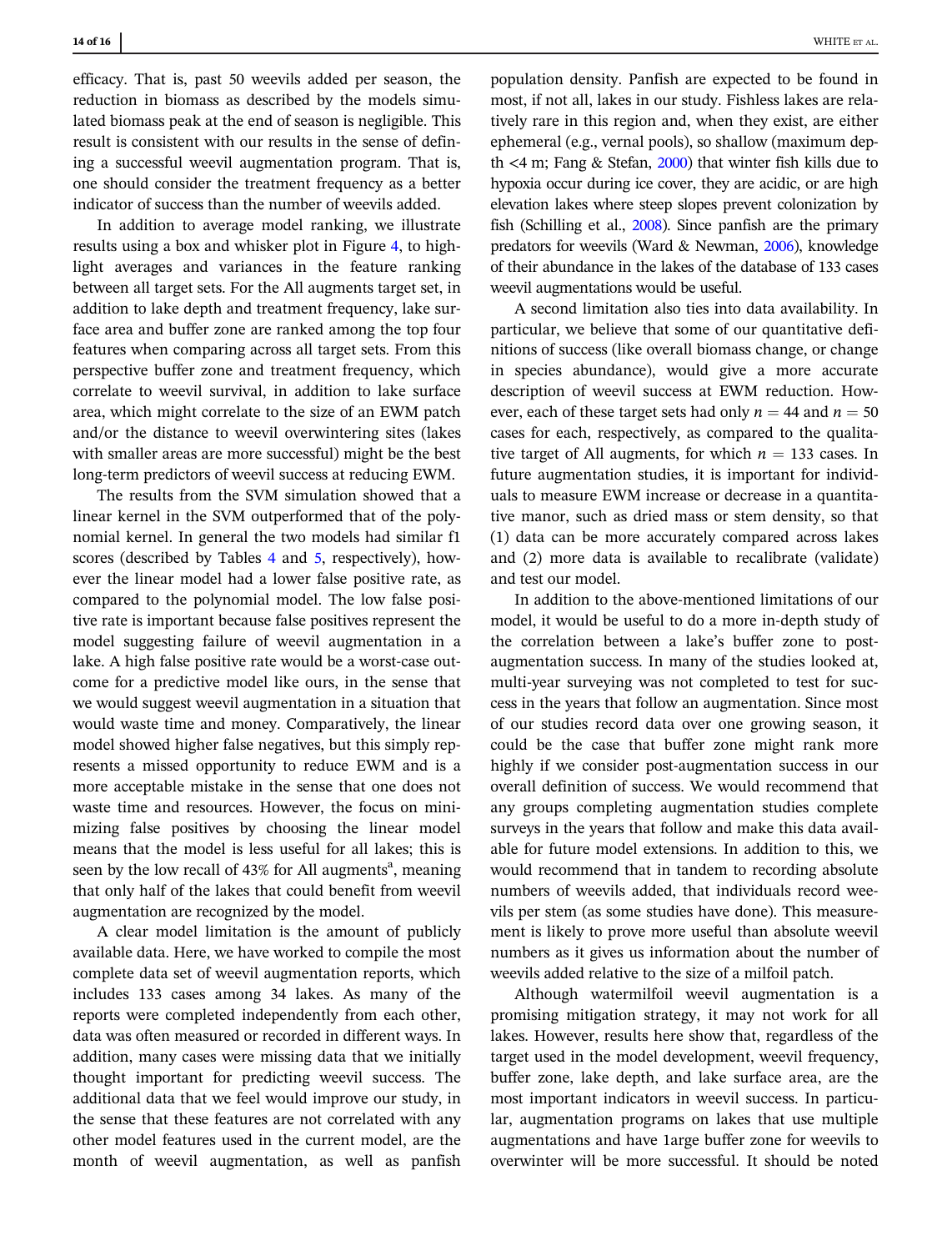<span id="page-14-0"></span>that, with proper training and funding, lakes with little to no buffer zones can be created/restored by reconstructing shoreline around a lake. Our results also indicate shallower lakes and those with smaller surface areas, are likely to be more successful for weevil augmentation programs. Shallow lakes have already been described as being more successful habitats for weevils (Newman, [2004;](#page-15-0) Parsons et al., [2011](#page-15-0)), and we suggest small surface areas could correspond to smaller traveling pathways to weevil overwintering sites.

In terms of suggesting weevil augmentation, our linear model's precision score is around 87% (using All augments<sup>a</sup> as the model target). As false positives are undesirable in the sense that we do not want to suggest weevil augmentation unless we have some level of certainty of success (because it can be expensive in terms of cost and time; Jester et al., 2000), we suggest that this model, because of its low false positive outcome relative to false negatives, is a reasonable model for testing weevil augmentation outcomes. Other sustainable approaches such as small-scale hand harvesting and strategic placement of benthic mats in conjunction with weevil augmentation, may prove the most sustainable approach to biocontrol of EWM (Hussner et al., 2017; Laitala et al., [2012;](#page-15-0) Marko & White, [2018;](#page-15-0) Newman, [2004\)](#page-15-0).

## ACKNOWLEDGMENTS

This research was funded by the New York State Department of Environmental Conservation Invasive Species Rapid Response and Control Grant Program (DEC01-C00407GG-3350000). The authors thank the Norwood Lake Association in Norwood, NY, who introduced the authors to the issues surrounding EWM invasions in the local area and support this research with volunteering. In addition, the authors thank Dr. Joseph Skufca and Dr. Marko Budisic (Clarkson Mathematics), who provided invaluable insight into the structure of this manuscript, as well as engaging in helpful discussions, in addition to several anonymous reviewers whose useful comments were much appreciated. Finally, the authors thank Samantha Impastato and Kyle Mummau for assistance with bibliographic searches.

## CONFLICT OF INTEREST

The authors declare no conflict of interest.

## DATA AVAILABILITY STATEMENT

Data (White, [2022](#page-15-0)) are available in Zenodo at [https://doi.](https://doi.org/10.5281/zenodo.6129628) [org/10.5281/zenodo.6129628.](https://doi.org/10.5281/zenodo.6129628)

#### REFERENCES

Best, E. P. H., C. P. Buzzelli, S. M. Bartell, R. L. Wetzel, W. A. Boyd, R. D. Doyle, and K. R. Campbell. 2001. "Modeling Submersed Macrophyte Growth in Relation to Underwater Light Climate: Modeling Approaches and Application Potential." Hydrobiologia 444: 43–70.

- Buchan, L. A. J., and D. K. Padilla. 2000. "Predicting the Likelihood of Eurasian Watermilfoil Presence in Lakes, A Macrophyte Monitoring Tool." Ecological Applications 10(5): 1442–55. [https://doi.org/10.1890/1051-0761\(2000\)010\[1442:PTLOEW\]2.](https://doi.org/10.1890/1051-0761(2000)010%5B1442:PTLOEW%5D2.0.CO;2) [0.CO;2](https://doi.org/10.1890/1051-0761(2000)010%5B1442:PTLOEW%5D2.0.CO;2).
- Cao, J., Y. Wang, and Z. Zhu. 2012. "Growth Response of the Submerged Macrophyte Myriophyllum Spicatum to Sediment Nutrient Levels and Water-Level Fluctuations." Aquatic Biology 17(3): 295–303. <https://doi.org/10.3354/ab00484>.
- Caspers, R., R. Selsky, G. Bugbee, and J. White. 2009. "Species Richness of both Native and Invasive Aquatic Plants Influenced by Environmental Conditions and Human Activity." Botany 87: 306–14.
- Coetzee, J. A., A. Bownes, and G. D. Martin. 2011. "Prospects for the Biological Control of Submerged Macrophytes in South Africa." African Entomology 19(2): 469–87. [https://doi.](https://doi.org/10.4001/003.019.0203) [org/10.4001/003.019.0203.](https://doi.org/10.4001/003.019.0203)
- Creed, R. P., and S. P. Sheldon. 1993. "The Effect of Feeding by a North American Weevil, Euhrychiopsis lecontei, on Eurasian Watermilfoil (Myriophyllum spicatum)." Aquatic Botany 45(2– 3): 245–56. [https://doi.org/10.1016/0304-3770\(93\)90024-Q](https://doi.org/10.1016/0304-3770(93)90024-Q).
- Creed, R. P., and S. P. Sheldon. 1995. "Weevils and Watermilfoil: Did a North American Herbivore Cause the Decline of an Exotic Plant?" Ecological Applications 5(4): 1113–21. [https://](https://doi.org/10.2307/2269358) [doi.org/10.2307/2269358](https://doi.org/10.2307/2269358).
- Fang, X., and H. G. Stefan. 2000. "Projected Climate Change Effects on Winterkill in Shallow Lakes in the Northern United States." Environmental Management 25(3): 291–304.
- Géron, A. 2017. Hands-on Machine Learning with Scikit-Learn and TensorFlow: Concepts, Tools, and Techniques to Build Intelligent Systems, First ed. Newton MA: O'Reilly.
- Gross, E. M., H. Groffier, C. Pestelard, and A. Hussner. 2020. "Ecology and Environmental Impact of Myriophyllum Heterophyllum, an Aggressive Invader in European Waterways." Diversity 12(4): 127. <https://doi.org/10.3390/d12040127>.
- Havel, J. E., S. E. Knight, and K. A. Maxson. 2017. "A Field Test on the Effectiveness of Milfoil Weevil for Controlling Eurasian Watermilfoil in Wisconsin Lakes." Hydrobiologia 800(1): 81– 97. [https://doi.org/10.1007/s10750-017-3142-2.](https://doi.org/10.1007/s10750-017-3142-2)
- Herb, W. R., and H. G. Stefan. 2003. "Integral Growth of Submersed Macrophytes in Varying Light Regimes." Ecological Modelling 168(1–2): 77–100. [https://doi.org/10.1016/S0304-3800\(03\)00206-0.](https://doi.org/10.1016/S0304-3800(03)00206-0)
- Hussner, A., I. Stiers, M. J. J. M. Verhofstad, E. S. Bakker, B. M. C. Grutters, J. Haury, J. L. C. H. van Valkenburg, et al. 2017. "Management and Control Methods of Invasive Alien Freshwater Aquatic Plants: A Review." Aquatic Botany 136: 112–37. [https://doi.org/10.1016/j.aquabot.2016.08.002.](https://doi.org/10.1016/j.aquabot.2016.08.002)
- Jester, L. L., M. A. Bozek, D. R. Helsel, and S. P. Sheldon. 2000. "Euhrychiopsis Lecontei Distribution, Abundance, and Experimental Augmentations for Eurasian Watermilfoil Control in Wisconsin Lakes." Journal of Aquatic Plant Management 38: 88–97.
- Jones, J. I., A. L. Collins, P. S. Naden, and D. A. Sear. 2012. "The Relationship between Fine Sediment and Macrophytes in Rivers: Fine Sediment and Macrophytes." River Research and Applications 28(7): 1006–18. [https://doi.org/10.1002/](https://doi.org/10.1002/rra.1486) [rra.1486](https://doi.org/10.1002/rra.1486).